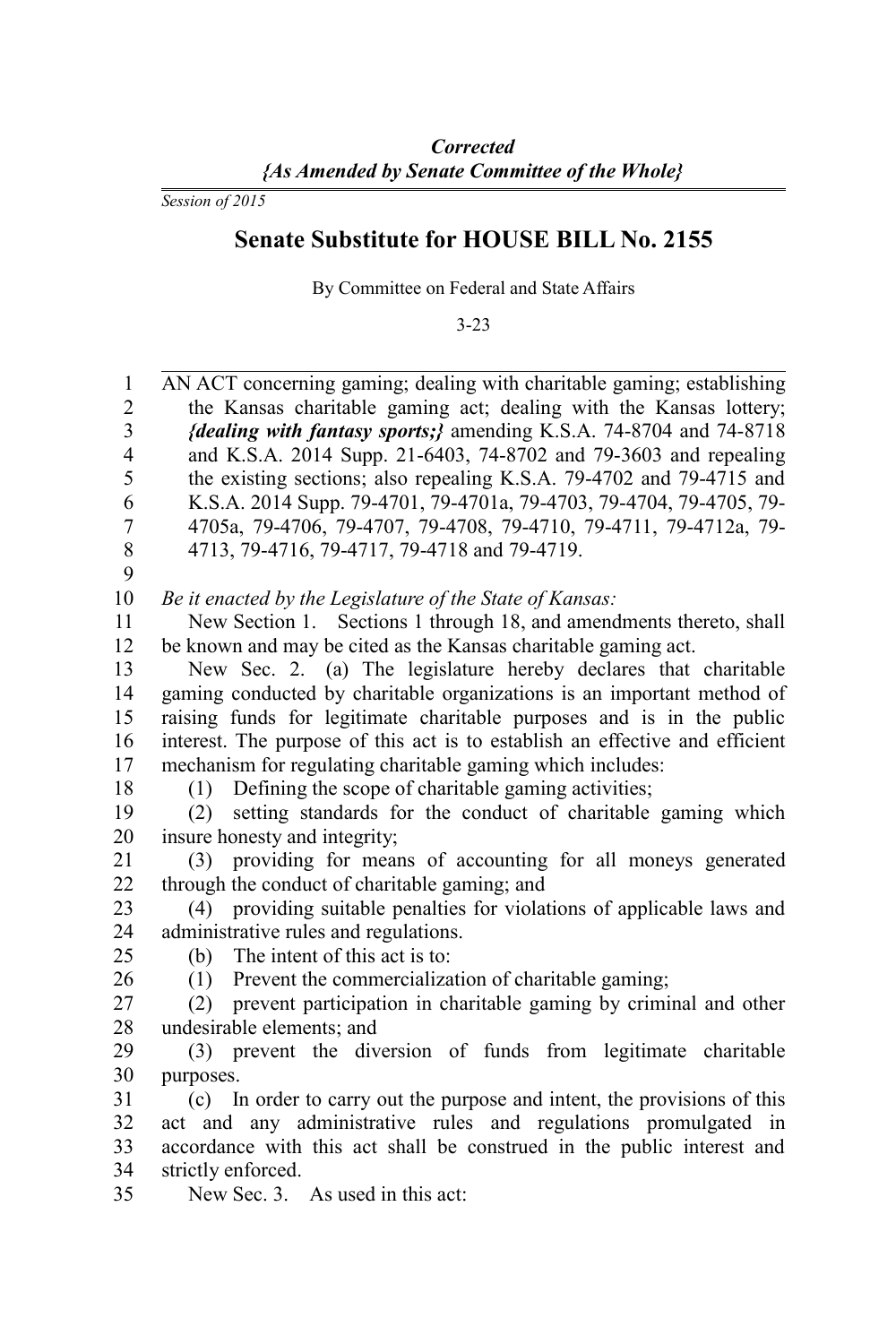1

(a) "Act" means the Kansas charitable gaming act.

(b) "Administrator" means the administrator of charitable gaming designated by the secretary pursuant to section 16, and amendments thereto. 2 3 4

(c) "Bingo" or "games of bingo" means the games of call bingo and instant bingo. 5 6

(d) "Bingo face" or "face" means a piece of paper which is marked off into 25 squares arranged in five horizontal rows of five squares each and five vertical rows of five squares each, with each square being designated by a number, letter or combination of numbers and letters. Only the center square shall be designated with the word "free." No two bingo faces in the same game shall be identical. Faces shall be disposable and shall not be reused after the game in which a player has used such face. 7 8 9 10 11 12 13

(e) "Call bingo" means a game in which: (1) Each player pays a charge; (2) a prize or prizes are awarded to the winner or winners; (3) each player receives one or more cards or faces; and (4) each player covers the squares on each card or face as the operator of such game announces a number, letter or combination of numbers and letters appearing on an object selected by chance, either manually or mechanically from a receptacle in which have been placed objects bearing numbers, letters or combinations of numbers and letters corresponding to the system used for designating the squares. The winner of each game is the player or players first covering properly a predetermined and announced pattern of squares upon the card or face being used by such player or players. 14 15 16 17 18 19 20 21 22 23 24

"Call bingo" shall include any regular, special, mini and progressive game of bingo. 25 26

(f) "Charitable gaming" means bingo, including call bingo, and instant bingo and charitable raffles. 27 28

(g) "Charitable raffle" means a raffle conducted by a nonprofit religious, charitable, fraternal, educational or veterans' organization. (h) "Department" means the department of revenue. 29 30

31 32

(i) "Director" means the director of taxation.

(j) "Distributor" means any person or entity that sells or distributes instant bingo tickets, bingo cards or bingo faces. 33 34

(k) "Electronic gaming device" means a device that, as a result of the insertion of a coin or other object, operates, either completely automatically or with the aid of some physical act by the player, in such a manner that, depending upon elements of chance, it may eject something of value. 35 36 37 38 39

(l) "Instant bingo" means a game: (1) In which each player pays a charge; (2) in which a prize or prizes are awarded to the winner or winners; (3) in which each player receives one or more disposable pull-tab or break-open tickets which accord a player an opportunity to win 40 41 42 43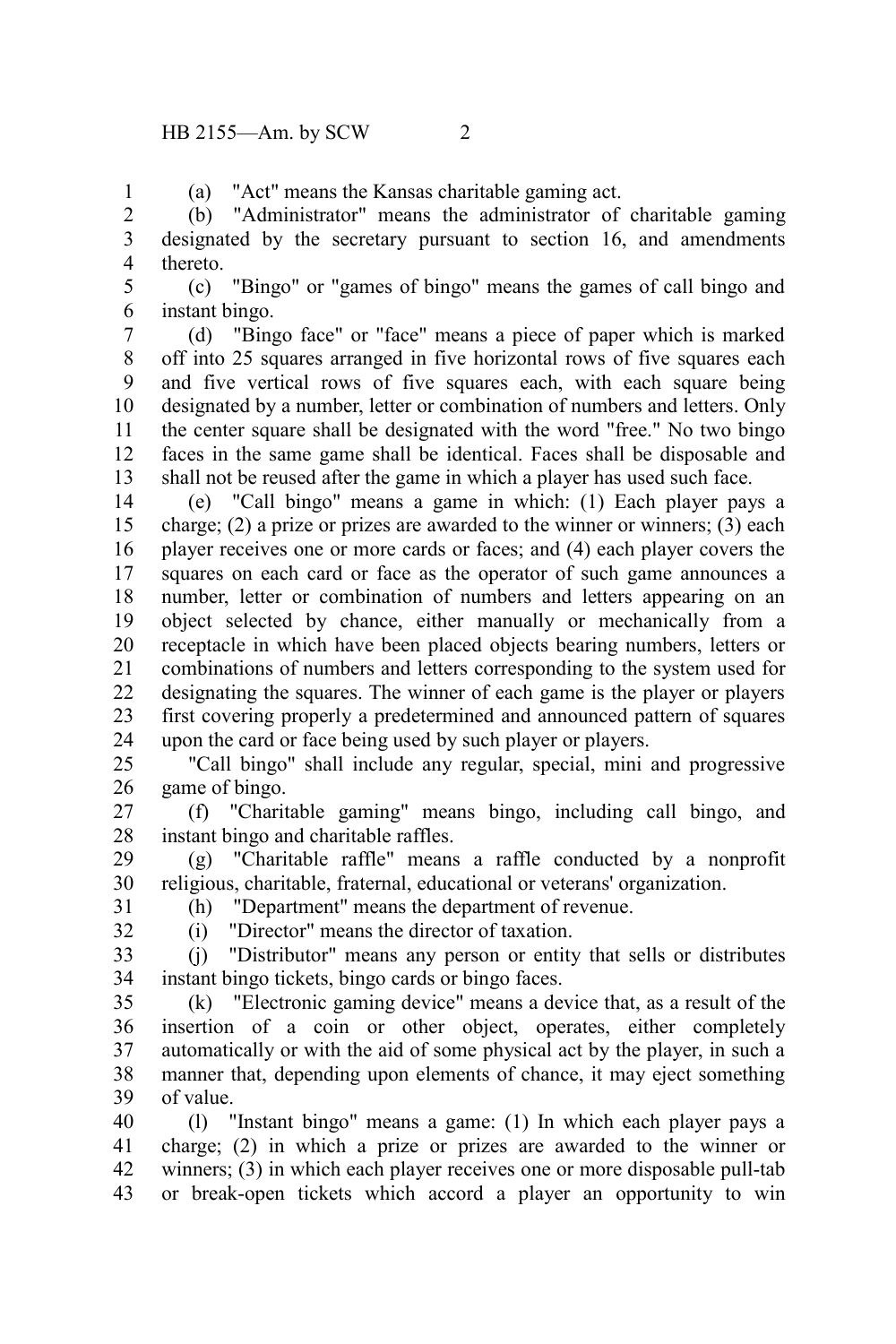something of value by opening or detaching the paper covering from the back of the ticket to reveal a set of numbers, letters, symbols or configurations, or any combination thereof; (4) which is conducted by a licensee under this act; (5) the conduct of which must be in the presence of the players; and (6) which does not utilize any dice, normal playing cards, instant ticket with a removable latex covering or slot machines. 1 2 3 4 5 6

Winners of instant bingo shall be determined either: (1) By a combination of letters, numbers or symbols determined and posted prior to the sale of instant bingo tickets; (2) by matching a letter, number or symbol under a tab of an instant bingo ticket with the winning letter, number or symbol in a designated call game of bingo during the same session; or (3) by matching a letter, number or symbol under a tab of an instant bingo ticket with one or more letters, numbers or symbols announced in, or as a continuation of, a designated call game of bingo during the same session. 7 8 9 10 11 12 13 14 15

"Instant bingo" shall not include any game utilizing electronically generated or computer-generated tickets. 16 17

(m) "Lessor" means the owner, co-owner, lessor or sublessor of premises upon which a licensee is permitted to manage, operate or conduct games of bingo. 18 19 20

(n) "Licensee" means any nonprofit organization holding a license to manage, operate or conduct games of bingo or charitable raffles pursuant to sections 1 through 18, and amendments thereto. A license shall be required for each affiliated organization of any state or national nonprofit religious, charitable, fraternal, educational or veteran's orgranization. 21 22 23 24 25

(o) "Mini bingo" means a game of call bingo in which the prizes awarded are not less than 50% of the gross receipts derived from the sale of cards or faces for participation in the game. 26 27 28

(p) "Net proceeds" means the gross receipts received by the licensee from charges imposed on players for participation in games of bingo or raffles and any admission fees or charges less amounts actually paid as prizes in games of bingo or raffles and any tax payable by the licensee. 29 30 31 32

(q) "Nonprofit religious organization" means any organization, church, body of communicants, or group, gathered in common membership for mutual support and edification in piety, worship, and religious observances, or a society of individuals united for religious purposes at a definite place and of which no part of the net earnings inures to the benefit of any private shareholder or individual member of such organization, and which religious organization maintains an established place of worship within this state and has a regular schedule of services or meetings at least on a weekly basis and has been determined by the administrator to be organized and created as a bona fide religious organization and which has been exempted from the payment of federal 33 34 35 36 37 38 39 40 41 42 43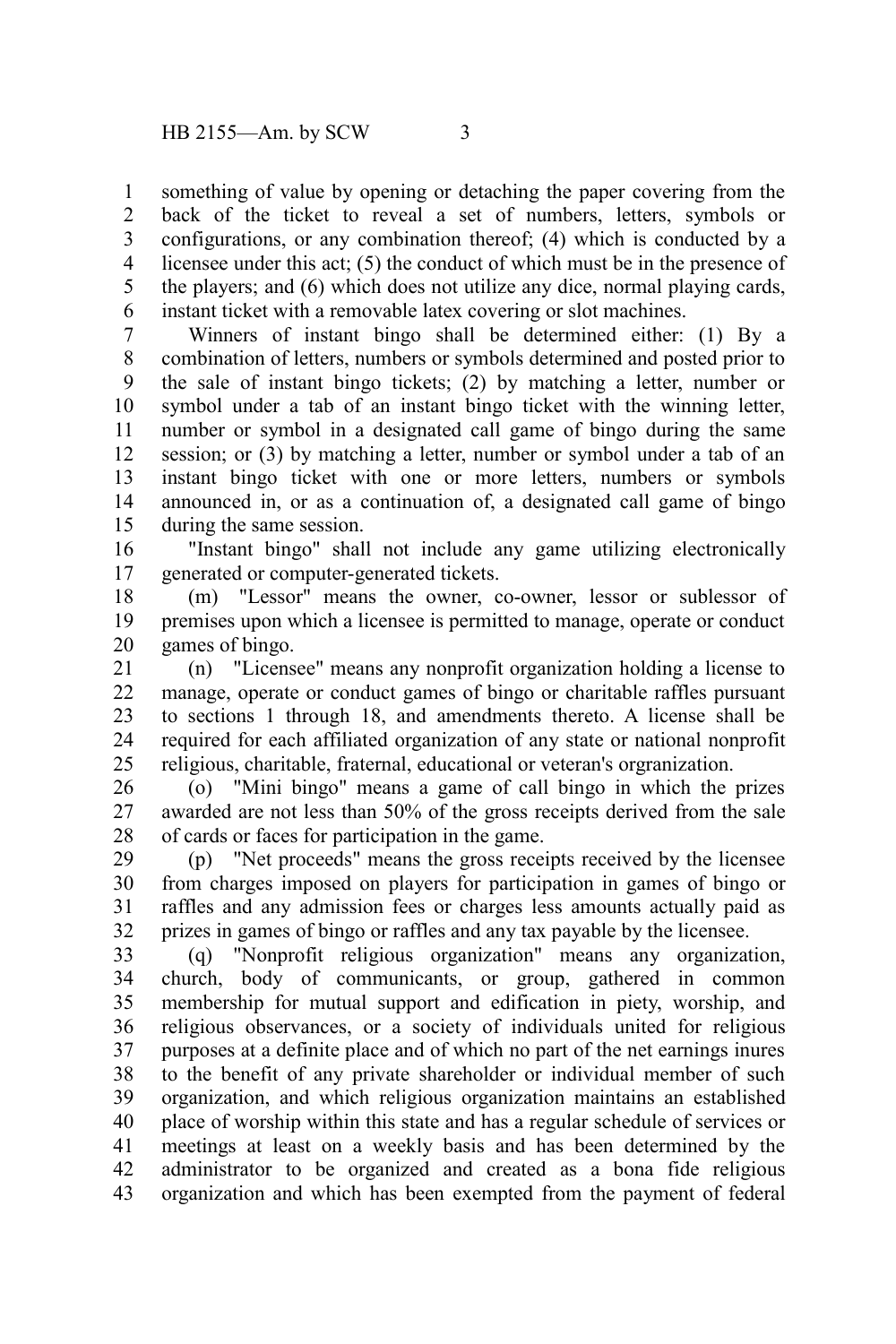income taxes as provided by section  $501(c)(3)$  or section  $501(d)$  of the federal internal revenue code of 1986, as amended, or determined to be organized and operated as a bona fide nonprofit religious organization by the administrator. 1 2 3 4

(r) "Nonprofit charitable organization" means any organization which is organized and operated for: 5 6

(1) The relief of poverty, distress, or other condition of public concern within this state; 7 8

(2) financially supporting the activities of a charitable organization as defined in paragraph (1); or 9 10

(3) conferring direct benefits on the community at large; and of which no part of the net earnings inures to the benefit of any private shareholder or individual member of such organization and has been determined by the administrator to be organized and operated as a bona fide charitable organization and which has been exempted from the payment of federal income taxes as provided by sections  $501(c)(3)$ ,  $501(c)(4)$ ,  $501(c)(5)$ ,  $501(c)(6)$  and  $501(c)(7)$  of the federal internal revenue code of 1986, as amended, or determined to be organized and operated as a bona fide nonprofit charitable organization by the administrator. 11 12 13 14 15 16 17 18 19

(s) "Nonprofit fraternal organization" means any organization within this state which exists for the common benefit, brotherhood, or other interests of its members and is authorized by its written constitution, charter, articles of incorporation or bylaws to engage in a fraternal, civic or service purpose within this state and has been determined by the administrator to be organized and operated as a bona fide fraternal organization and which has been exempted from the payment of federal income taxes as provided by section  $501(c)(8)$  or section  $501(c)(10)$  of the federal internal revenue code of 1986, as amended, or determined to be organized and operated as a bona fide nonprofit fraternal organization by the administrator. 20 21 22 23 24 25 26 27 28 29 30

(t) "Nonprofit educational organization" means any public or private elementary or secondary school or institution of higher education which has been determined by the administrator to be organized and operated as a bona fide educational organization and which has been exempted from the payment of federal income taxes as provided by section  $501(c)(3)$  of the federal internal revenue code of 1986, as amended, or determined to be organized and operated as a bona fide nonprofit educational organization by the administrator. 31 32 33 34 35 36 37 38

(u) "Nonprofit veterans' organization" means any organization within this state or any branch, lodge or chapter of a national or state organization within this state, the membership of which consists exclusively of individuals who qualify for membership because they were or are members of the armed services or forces of the United States, or an 39 40 41 42 43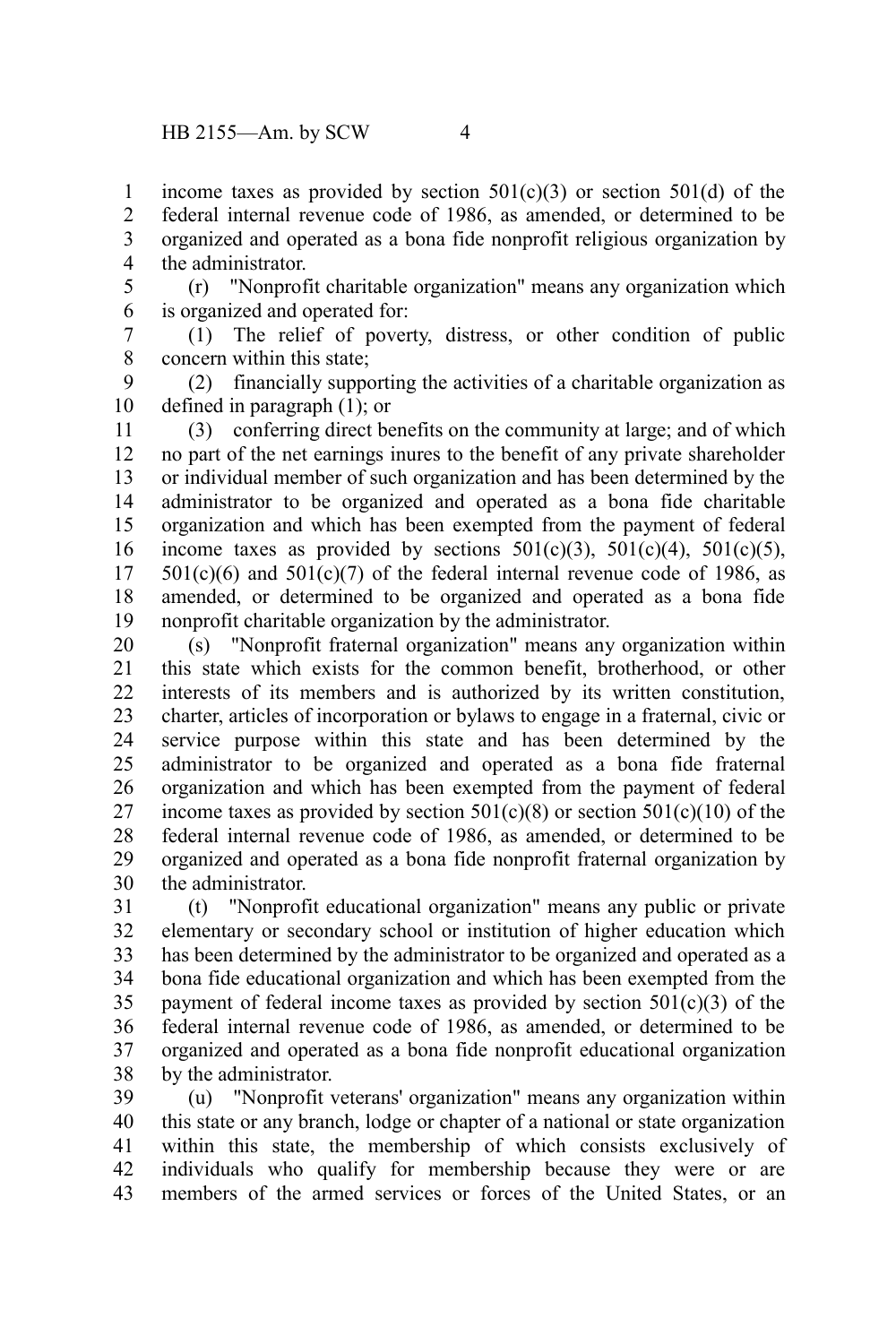auxiliary unit or society of such a nonprofit veterans' organization, the membership of which consists exclusively of individuals who were or are members of the armed services or forces of the United States, or are cadets, or are spouses, widows or widowers of individuals who were or are members of the armed services or forces of the United States, and of which no part of the net earnings inures to the benefit of any private shareholder or individual member of such organization, and has been determined by the administrator to be organized and operated as a bona fide veterans' organization and which has been exempted from the payment of federal income taxes as provided by section  $501(c)(4)$  or  $501(c)(19)$  of the federal internal revenue code of 1986, as amended, or determined to be organized and operated as a bona fide nonprofit veterans' organization by the administrator. 1 2 3 4 5 6 7 8 9 10 11 12 13

(v) "Person" means any natural person, corporation, partnership, trust or association. 14 15

(w) "Premises" means any room, hall, building, enclosure or outdoor area used for the management, operation or conduct of a game of bingo by a licensee. 16 17 18

(x) "Progressive bingo" means a game of call bingo in which either the established prize amount or number of bingo balls or objects called, or both, may be increased from one session to the next scheduled session if no player completes the required pattern within the specified number of bingo balls or objects drawn. The player's opportunity to win shall increase as the prize amount increases. 19 20 21 22 23 24

(y) "Raffle" means a game of chance in which each participant buys a ticket or tickets from a nonprofit organization with each ticket providing an equal chance to win a prize and the winner being determined by a random drawing. 25 26 27 28

(z) "Reusable bingo card" means a reusable card which is marked off into 25 squares arranged in five horizontal rows of five squares each and five vertical rows of five squares each, with each square being designated by a number, letter or combination of numbers and letters. Only the center square shall be designated with the word "free." No two cards in the same game shall be identical. 29 30 31 32 33 34

(aa) "Secretary" means the secretary of revenue or the secretary's designee. 35 36

(bb) "Session" means a day on which a licensee conducts games of bingo. 37 38

New Sec. 4. (a) The power to regulate, license and tax the management, operation and conduct of and participation in games of bingo and raffles is hereby vested exclusively in the state. 39 40 41

(b) The raffle of a motor vehicle shall be deemed an isolated or occasional sale of such motor vehicle to the raffle winner and subject to 42 43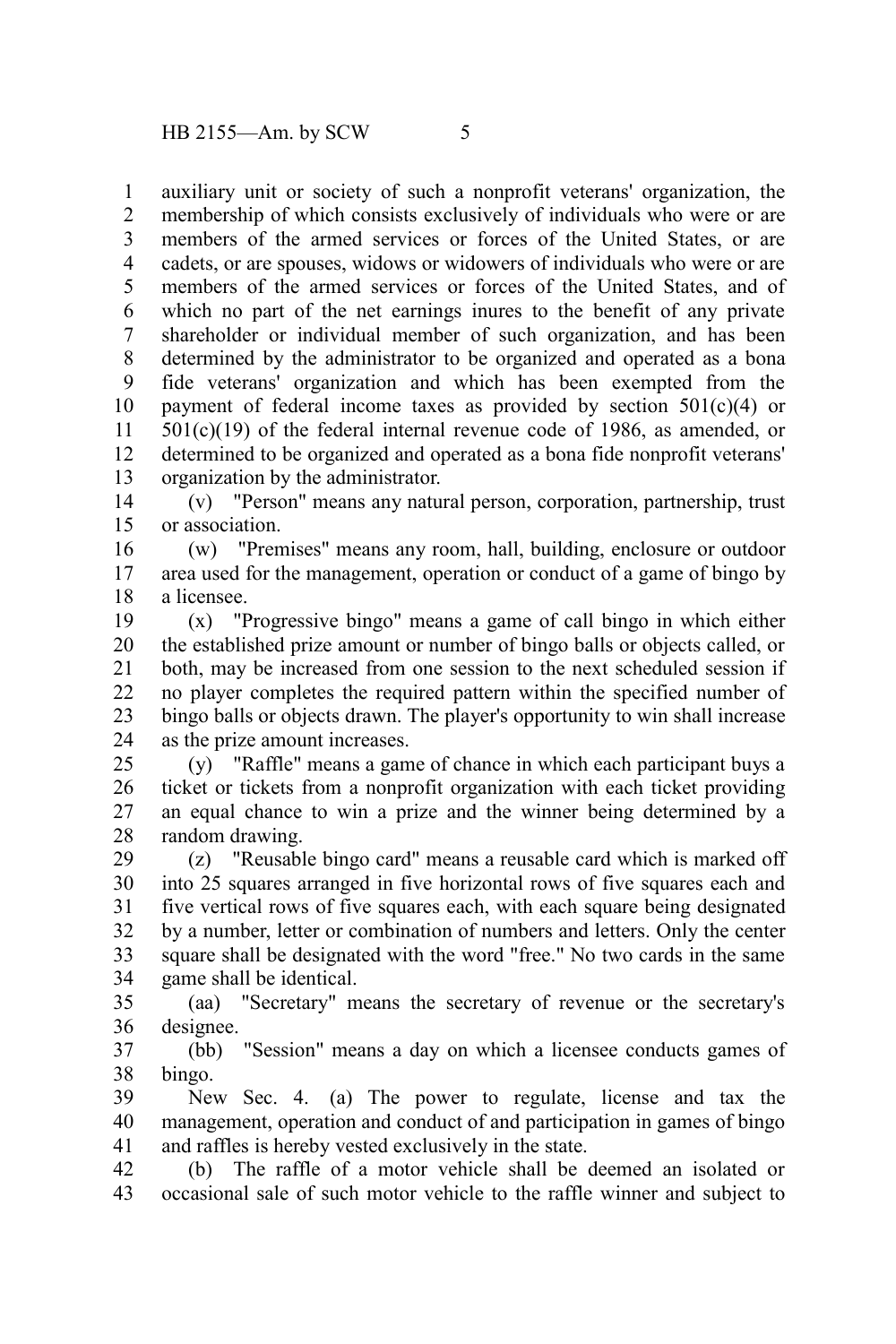retailer's sales tax pursuant to K.S.A. 79-3603(o), and amendments thereto. New Sec. 5. (a) Any bona fide nonprofit religious, charitable, fraternal, educational or veterans' organization desiring to manage, operate or conduct games of bingo or raffles within the state of Kansas may make application for a license therefor in the manner provided under this section. Application for licenses required under the provisions of this act shall be made to the administrator upon forms prescribed by the administrator. The application shall contain: 1 2 3 4 5 6 7 8

 $\mathbf{Q}$ 

(1) The name and address of the organization;

(2) the particular place or location or multiple locations or premises for which a license is desired; 10 11

(3) a sworn statement verifying that such organization is a bona fide nonprofit religious, charitable, fraternal, educational or veterans' organization authorized to operate within the state of Kansas signed by the presiding officer and secretary of the organization; and 12 13 14 15

16

(4) such other information as may be required by the administrator.

(b) An application for a bingo license required under the provisions of this act shall be accompanied by a fee of \$25. 17 18

(c) (1) No license shall be required for any nonprofit religious, charitable, fraternal, educational or veterans' organization which conducts raffles the annual gross receipts which do not exceed \$25,000. 19 20 21

(2) Any such nonprofit organization which has annual gross receipts exceeding \$25,000 from raffles shall pay an annual fee according to the following schedule: 22 23 24

(A) Nonprofit organizations where annual gross receipts are more than \$25,000 but do not exceed \$50,000 shall pay a license fee of \$25. 25 26

(B) Nonprofit organizations where annual gross receipts which exceed \$50,000 but do not exceed \$75,000 shall pay a license fee of \$50. 27 28

(C) Nonprofit organizations where annual gross receipts exceed \$75,000 but do not exceed \$100,000 shall pay a license fee of \$75. 29 30

(D) Nonprofit organizations where annual gross receipts exceed \$100,000 shall pay a fee of \$100. 31 32

(3) Upon recommendations of the administrator, the secretary shall adopt rules and regulations to implement the license requirements for nonprofit organizations conducting raffles. 33 34 35

(d) No charitable gaming licensee shall use an electronic gaming device to sell raffle tickets or to conduct raffles. No raffle licensee shall contract with a professional raffle or lottery vendor to manage, operate or conduct any raffle. 36 37 38 39

(e) All licenses issued under the provisions of this act shall be issued in the name of the organization licensed. 40 41

(f) No bingo license or raffle license shall be issued to any bona fide nonprofit religious, charitable, fraternal, educational or veterans' 42 43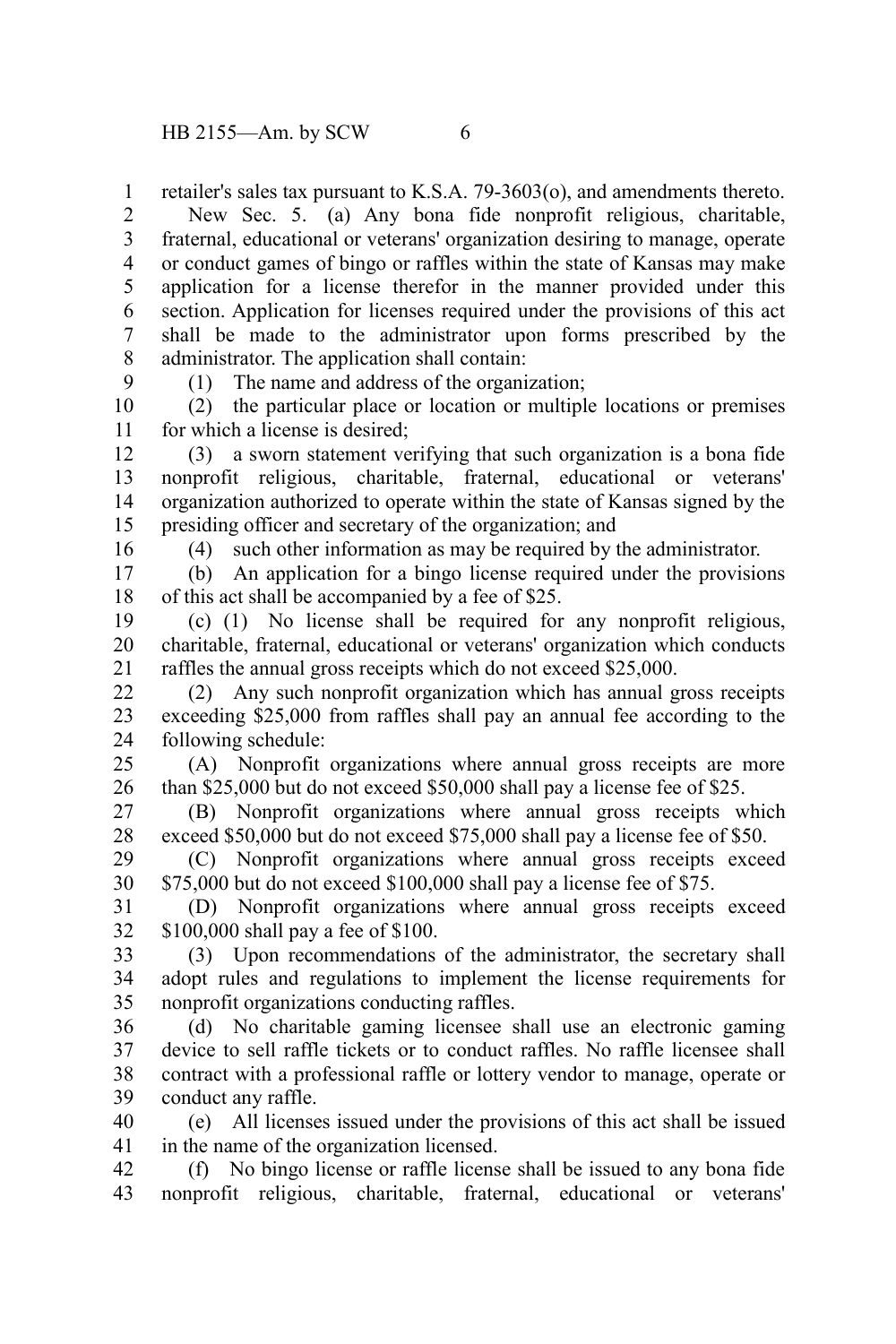organization if any of its officers, directors or officials or persons employed on the premises: 1 2

(1) Have been convicted of, have pleaded guilty to or pleaded nolo contendere to a violation of gambling laws of any state or the gambling laws of the United States, or shall have forfeited bond to appear in court to answer charges for any such violation, or have been convicted or pleaded guilty or pleaded nolo contendere to the violation of any law of this or any other state which is classified as a felony under the laws of such state; or 3 4 5 6 7 8

(2) at the time of application for renewal of a bingo license or raffle license issued hereunder would not be eligible for such license upon a first application. 9 10 11

(g) Each bingo license, raffle license and bingo certificate issued shall expire at midnight on June 30 following its date of issuance. 12 13

(h) A bingo licensee may hold only one license. Any licensee may operate or conduct games of bingo at locations that are specified in the license. However, any licensee may operate or conduct games of bingo at locations other than that specified in the license upon approval of the administrator. If any licensee does operate or conduct games of bingo under this provision at a location other than that specified in the license, such licensee shall submit a written notification to the administrator, three days prior to operating or conducting bingo at such other location. No organization shall be issued a license to operate or conduct games of bingo at any location outside the county or an adjoining county within which such organization is located as reported in its application for licensure pursuant to subsection (a). Licenses issued under the provisions of this act shall not be transferred or assignable. If any organization licensed to play bingo changes any of its officers, directors or officials during the term of its bingo license, such organization shall report the names and addresses of such individuals to the administrator immediately with the sworn statement of each such individual as required by this section on forms prescribed by the administrator. No organization which denies its membership to persons for the reason of their race, color or physical handicap, shall be granted or allowed to retain a license issued under the authority of this act. Except for nonprofit adult care homes licensed under the laws of the state of Kansas, no license shall be issued to any organization under the provisions of this act which has not been in existence continuously within the state of Kansas for a period of 18 months immediately preceding the date of making application for a license. The licensee shall display the license in a prominent place in the vicinity of the area where it is to conduct bingo. 14 15 16 17 18 19 20 21 22 23 24 25 26 27 28 29 30 31 32 33 34 35 36 37 38 39 40

(i) No lessor of premises used for the management, operation or conduct of any games of bingo shall permit the management, operation or conduct of bingo games on such premises unless such lessor has been 41 42 43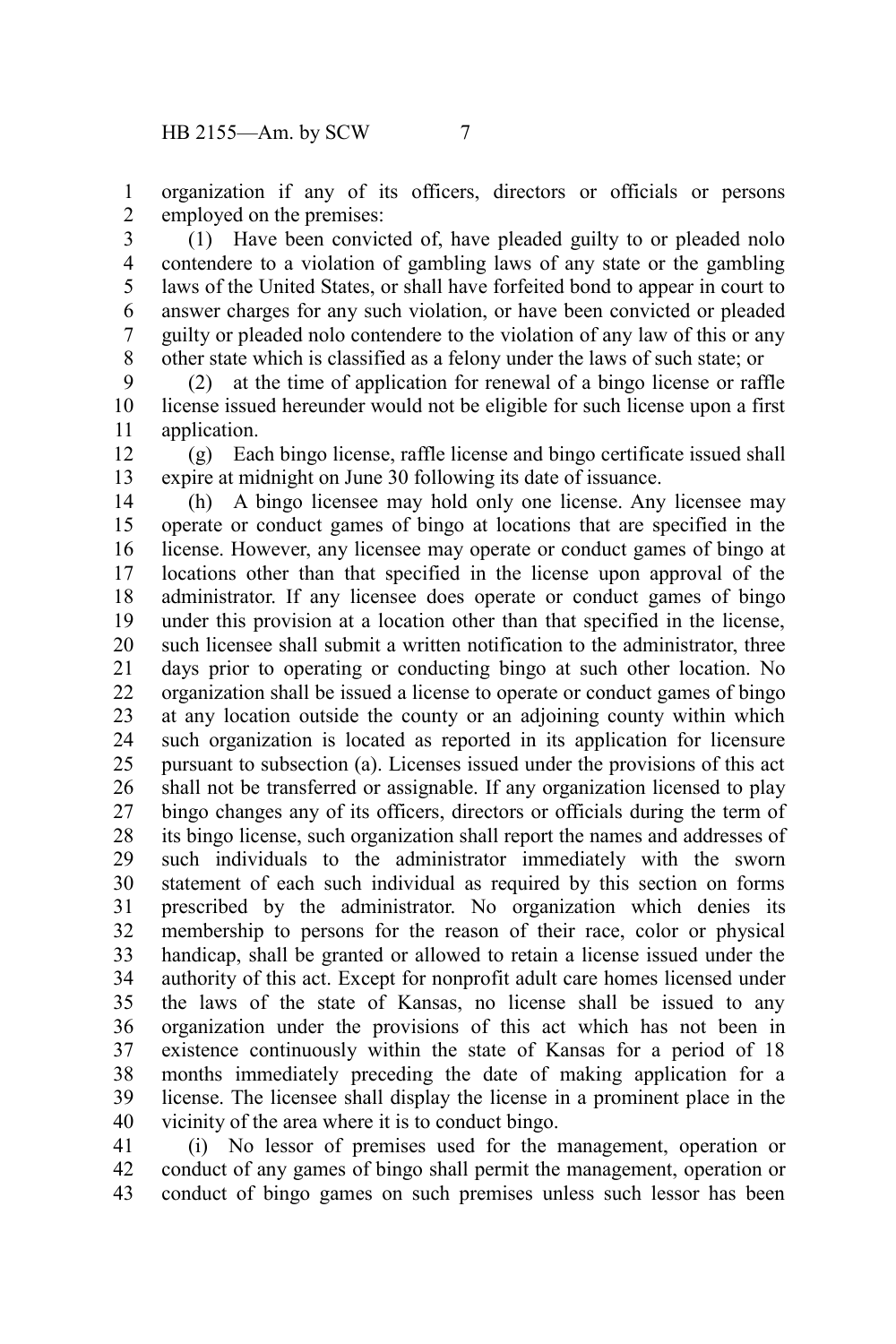issued a registration certificate by the administrator. Application for registration shall be accompanied by a fee of \$100. Such application shall be made upon forms prescribed by the administrator and shall be submitted to the administrator. The application shall contain: 1 2 3 4

(1) The name or names of the lessor of the premises which will be used for the management, operation or conduct of any games of bingo including, in the case of a corporation, partnership, association, trust or other entity, the names of all individuals having more than a 10% ownership interest, either directly or indirectly in such entity; 5 6 7 8 9

10

(2) the address of such premises;

(3) the name or names of any and all organizations which will manage, operate or conduct any games of bingo on such premises during the period for which the registration certificate is valid; and 11 12 13

14

(4) such other information as may be required by the administrator.

(j) Each registration certificate, or renewal thereof, issued under the provisions of subsection (g) shall expire at midnight on June 30 following its date of issuance. The certificate of registration shall be valid for only one premises and shall be displayed in a prominent place in the registered premises. 15 16 17 18 19

(k) No registration certificate issued under provisions of subsection (g) shall be issued for any premises if any individual who is connected in any way, directly or indirectly, with the owner or lessor of the premises, within five years prior to registration, has been convicted of or pleaded guilty or nolo contendere to any felony or illegal gambling activity or purchased a tax stamp for wagering or gambling activity. 20 21 22 23 24 25

(l) Any bona fide nonprofit religious, charitable, fraternal, educational or veterans' organization that conducts charitable raffles for which the aggregate gross receipts from such raffles in the calendar year does not exceed \$25,000 shall be exempt from the provisions of this section, except that such organization shall be subject to the provisions of subsection (d) regarding how such raffles are managed, operated and conducted. 26 27 28 29 30 31

New Sec. 6. For the purpose of providing revenue which may be used by the state and for the privilege of operating or conducting games of bingo under the authority of this act: 32 33 34

(a) There is hereby levied and there shall be collected and paid by each licensee a tax at the rate of 3% upon the gross receipts received by the licensee from charges for participation in call bingo games using reusable bingo cards and any admission fees or charges. The tax imposed by this section shall be in addition to the license fee imposed under K.S.A. 79-4703, and amendments thereto. 35 36 37 38 39 40

(b) There is hereby levied and there shall be collected and paid by each distributor a tax at a rate of \$0.002 upon each bingo face sold or distributed by the distributor to each licensee conducting call bingo games 41 42 43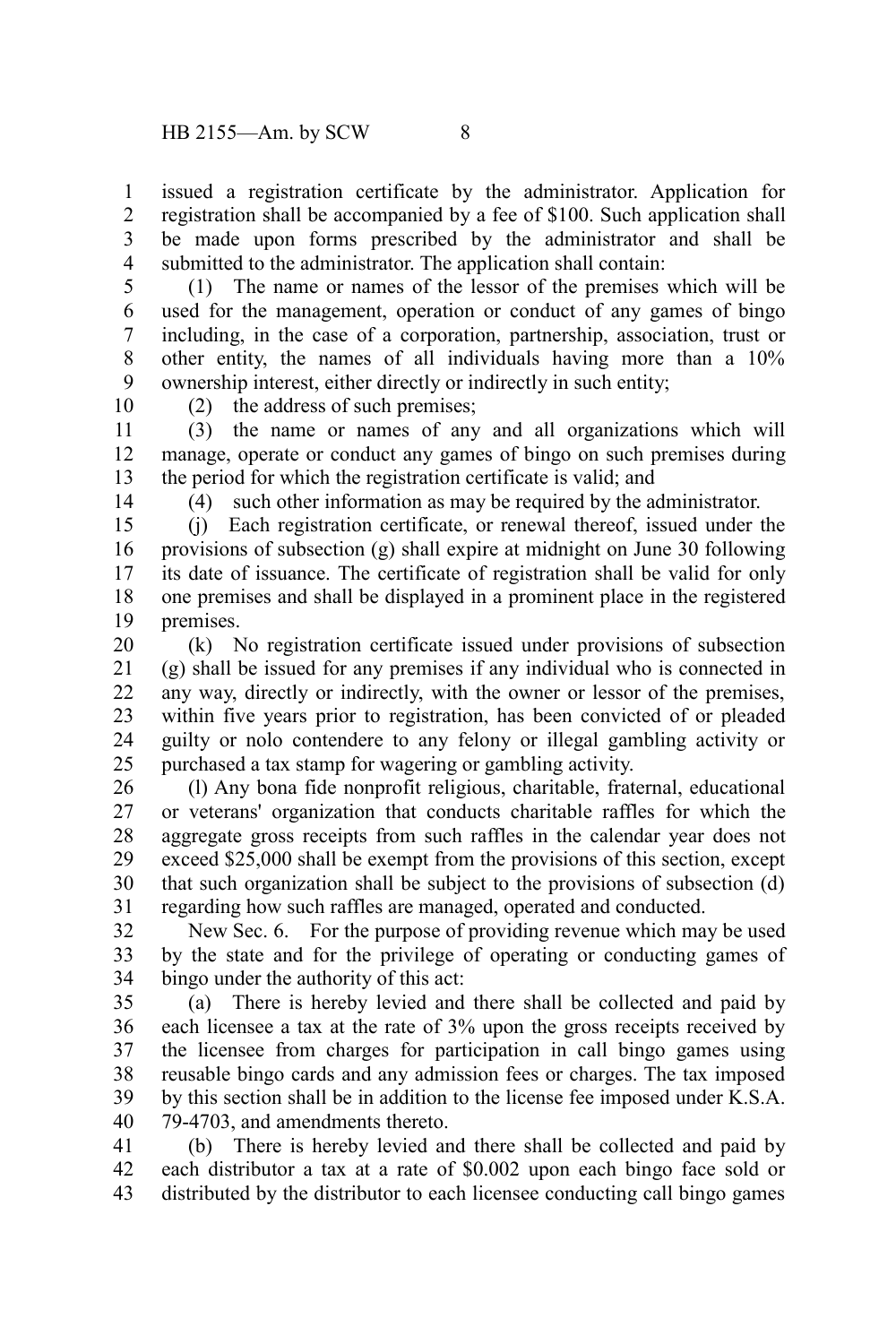within the state of Kansas. The distributor shall include the tax due under this subsection in the sales price of each bingo face paid by the licensee and such tax shall be itemized separately on the invoice provided to the licensee. 1 2 3 4

(c) There is hereby levied and there shall be collected and paid by each distributor a tax at a rate of 1% upon the total of the printed retail sales price of all tickets in each box of instant bingo tickets sold or distributed by the distributor to each licensee conducting instant bingo games within the state of Kansas. The distributor shall include the tax due under this subsection in the sales price of each box paid by the licensee and such tax shall be itemized separately on the invoice provided to the licensee. 5 6 7 8 9 10 11 12

(d) If a distributor does not receive payment in full from a licensed organization within 60 days of the delivery of call bingo and instant bingo supplies, the supplier shall notify the department of charitable gaming in writing of the delinquency. Upon receipt of the notice of delinquency, the department of charitable gaming may revoke or suspend the license. 13 14 15 16 17

(e) Whenever, in the judgment of the administrator, it is necessary, in order to secure the collection of the tax due under subsection (b), the administrator shall require any distributor subject to such tax to file a bond with the director under conditions established by and in such form and amount as prescribed by rules and regulations adopted by the secretary. 18 19 20 21 22

New Sec. 7. (a) On dates prescribed by the administrator, every licensee conducting bingo shall make a return to the administrator upon forms prescribed by the administrator. Such form shall contain: 23 24 25

26

(1) The name and address of the licensee;

(2) the amount of the gross receipts received from charges for participation in games using bingo cards during the preceding reporting period; 27 28 29

(3) the number of bingo faces and the name of the distributor from whom such faces were purchased or otherwise obtained during the preceding reporting period; 30 31 32

(4) the amount of the gross receipts received from charges for admission to the premises for participation in games of bingo during the preceding reporting period; 33 34 35

(5) the number of each denomination of instant bingo tickets sold during the preceding reporting period; and 36 37

38

(6) such other information as the administrator may deem necessary.

(b) On dates prescribed by the administrator, every licensee conducting raffles for which a license fee is required pursuant to section 5, and amendments thereto, shall make a return to the administrator upon forms prescribed by the administrator. Such form shall contain: 39 40 41 42

(1) The name and address of the licensee; 43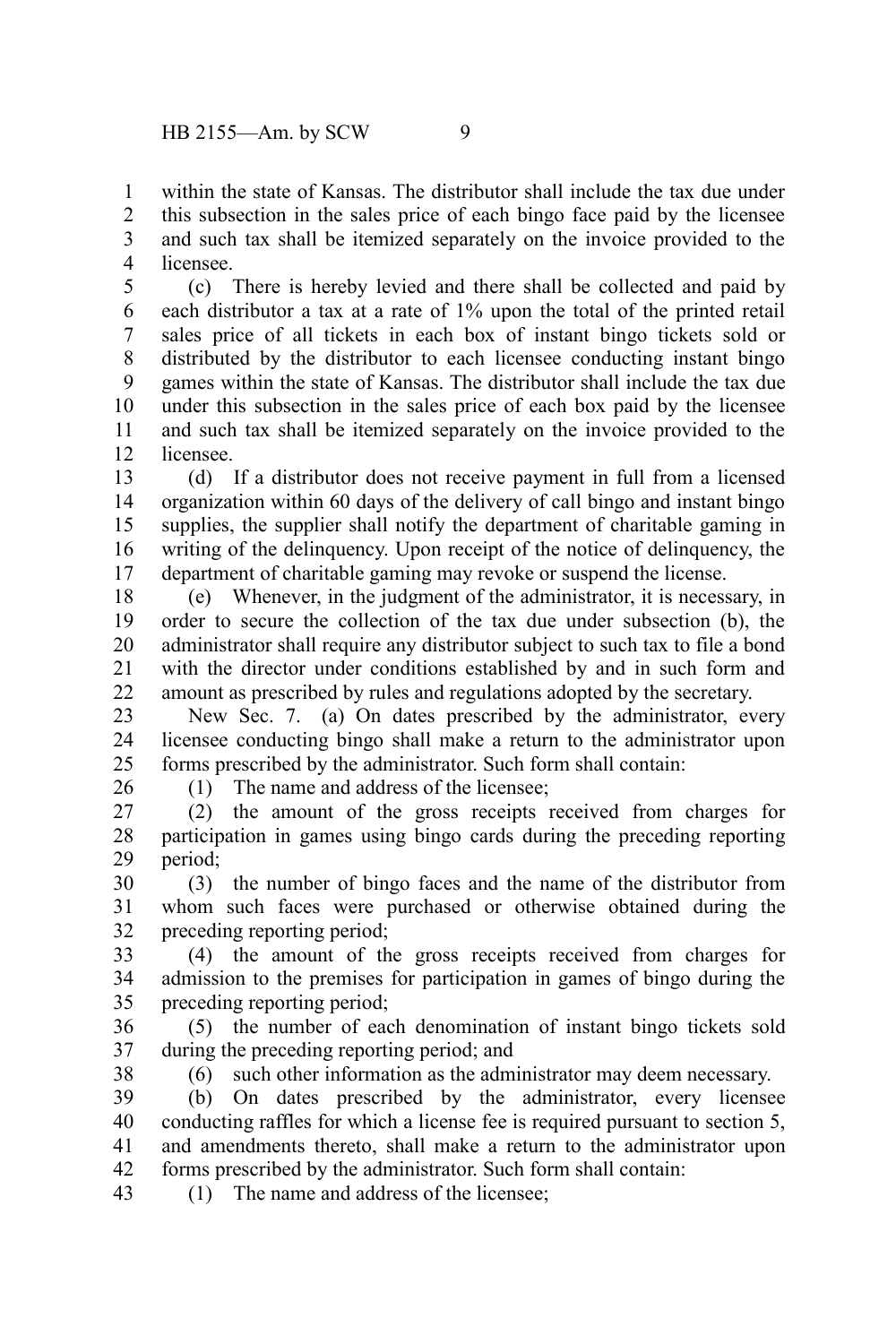(2) the amount of gross receipts received from raffles conducted by the licensee; and 1 2

- 
- 3 4

(3) any other information deemed necessary by the administrator.

(c) On dates prescribed by the administrator, every distributor shall make a return to the administrator upon forms prescribed by the administrator. Such form shall state: 5 6

(1) The number of instant bingo tickets sold or distributed to each licensee; 7 8

(2) the amount of the retail sales price of such tickets;

9 10

(3) the number of bingo cards sold or distributed to each licensee;

11 12 (4) the number of bingo faces sold or distributed to each licensee; and (5) such other information as the administrator may deem necessary.

At the time of making such return, the distributor shall remit to the administrator an amount equal to 98% of the tax due under section 6(b), and amendments thereto. 13 14 15

(d) If any licensee or distributor fails to make a return or remit any tax, when required to do so by the provisions of this act, except in the case of an extension of time granted by the administrator, there shall be added to the tax determined to be due a penalty of 25% of the amount of such tax, together with interest at the rate per month prescribed by K.S.A. 79- 2968(a), and amendments thereto, from the date the tax was due until paid. 16 17 18 19 20 21

(e) If any tax determined and assessed by the administrator is not remitted due to fraud with intent to evade the tax imposed by this act, there shall be added thereto a penalty of 50% of the amount of such tax, together with interest at the rate per month prescribed by K.S.A. 79-2968(a), and amendments thereto, from the date the tax was due until paid. 22 23 24 25 26

(f) Whenever, in the judgment of the administrator, the failure of any licensee or distributor to comply with the provisions of subsection (a), (b), (c) or (d) was due to reasonable cause, the administrator, in the administrator's discretion, may waive or reduce any of the penalties or interest imposed by this section, upon making a record of the reason therefor. 27 28 29 30 31 32

(g) The penalties imposed under this section shall be in addition to all other penalties imposed by law. 33 34

New Sec. 8. (a) For the purpose of ascertaining the correctness of any return or for the purpose of determining the receipts and remittances of any licensee or distributor, the administrator may examine any books, papers, records or memoranda, bearing upon the matters required to be included in the records of the licensee or distributor. The administrator may require the attendance of the licensee or distributor in the county where the licensee or distributor resides, or where the location of the registered premises for bingo games or raffles are located, or of any person having knowledge relating to such records, and may take testimony and 35 36 37 38 39 40 41 42 43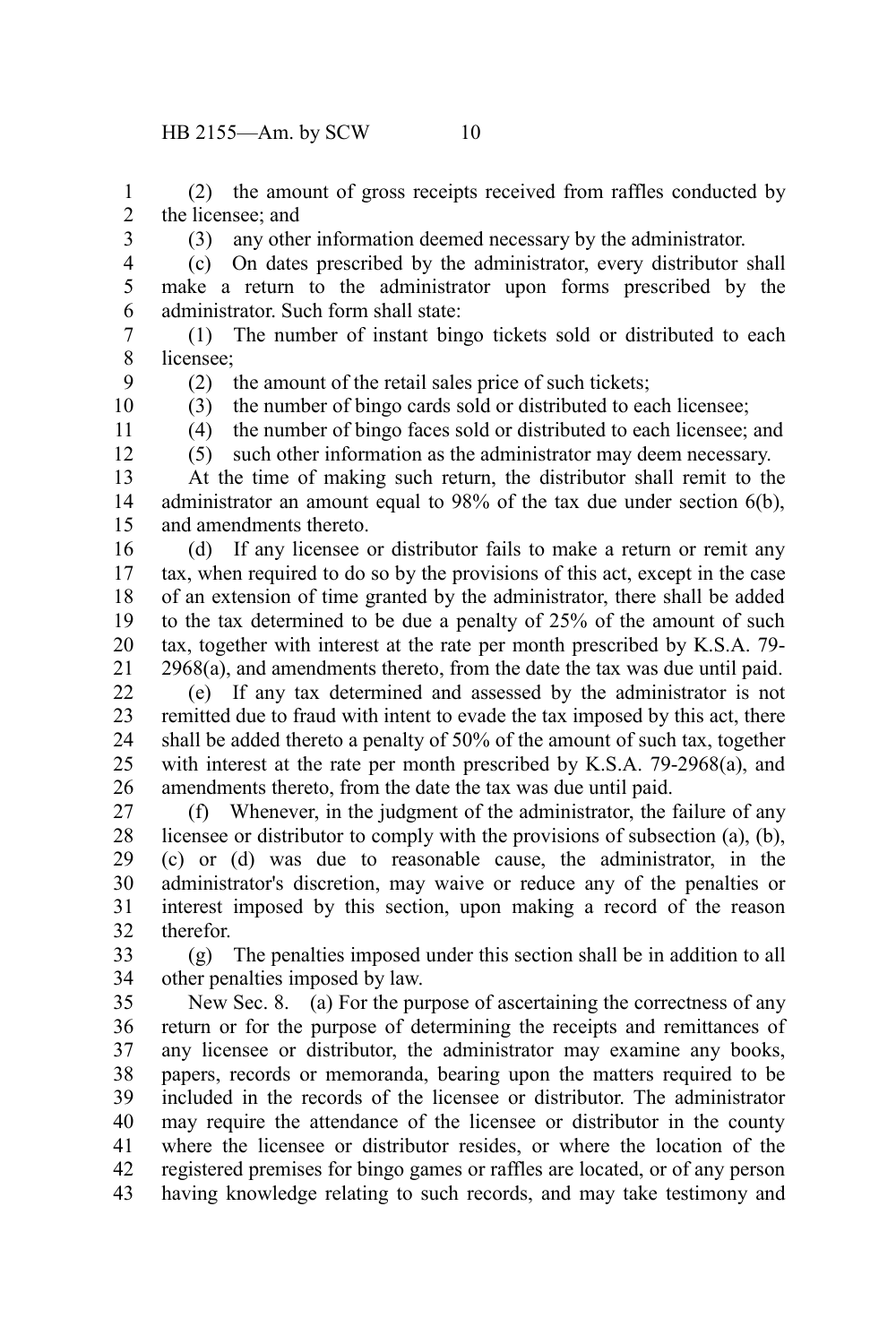require proof of such person or persons. 1

(b) The administrator may issue subpoenas to compel access to or for the production of such books, papers, records or memoranda in the custody of or to which the licensee or distributor has access, or to compel the appearance of such persons. The administrator may issue interrogatories to any such person to the same extent and subject to the same limitations as would apply if the subpoena or interrogatories were issued or served in aid of a civil action in the district court. The administrator may administer oaths and take depositions to the same extent and subject to the same limitations as would apply if the deposition was in aid of a civil action in the district court. In case of the refusal of any person to comply with any subpoena or interrogatory or to testify to any matter regarding which such person lawfully may be questioned, the district court of any county, upon application of the administrator, may order such person to comply with such subpoena or interrogatory or to testify. Failure to obey the court's order may be punished by the court as contempt. Subpoenas or interrogatories issued under the provisions of this section may be served upon individuals and corporations in the manner provided in K.S.A. 60- 304, and amendments thereto, for the service of process by any officer authorized to serve subpoenas in civil actions or by the administrator. 2 3 4 5 6 7 8 9 10 11 12 13 14 15 16 17 18 19 20

New Sec. 9. Games of bingo shall be managed, operated and conducted in accordance with the Kansas charitable gaming act and rules and regulations adopted pursuant thereto and the following restrictions: 21 22 23

(a) The entire gross receipts received by any licensee from the operation or conduct of games of bingo, except that portion utilized for the payment of the cost of prizes and license fees and taxes on games of bingo imposed under the provisions of this act, shall be used exclusively for the lawful purposes of the licensee permitted to conduct that game. 24 25 26 27 28

(b) Games of bingo shall be managed, conducted or operated by a bona fide member or spouse of a bona fide member of the licensee or parent organization, an auxiliary unit or society or a beneficiary organization of such licensee or of the beneficiary organization. During each session of bingo there must be at least one member of the licensee organization on duty and assisting with the game. Such member must be listed with the office of charitable gaming. 29 30 31 32 33 34 35

(c) No person may participate in the management, conduct or operation of bingo games or raffles by a licensee if such person, within five years prior to such participation, has been convicted of or pleaded guilty or nolo contendere to any felony or illegal gambling activity or purchased a tax stamp for wagering or gambling activity. 36 37 38 39 40

(d) No person may receive any remuneration or profit for participating in the management, conduct or operation of any game of bingo or any raffle managed, conducted or operated by a licensee unless 41 42 43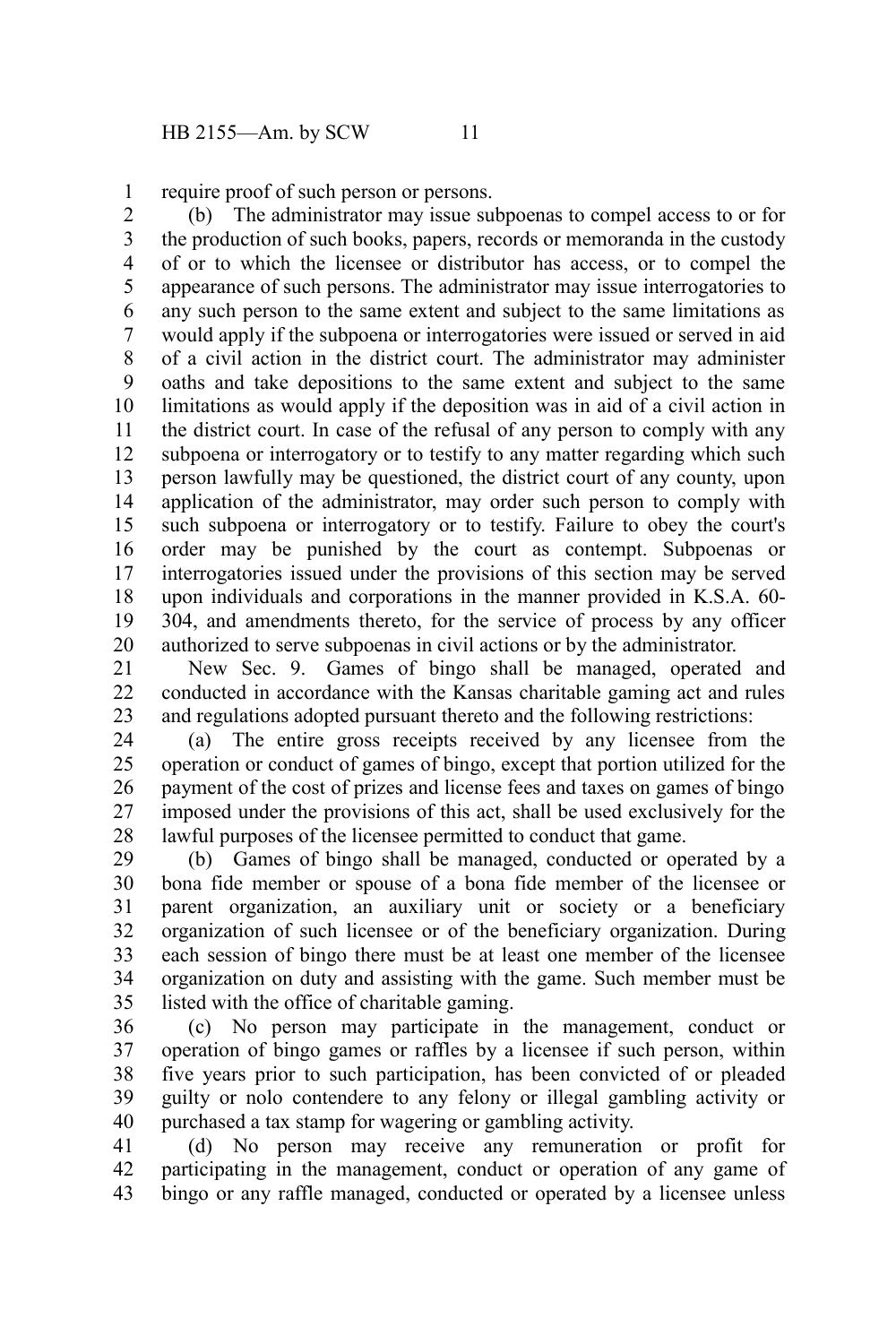such remuneration or profit goes to the benefit of another nonprofit group. 1

Any employee of the licensee, however, may assist in the conduct of any charitable gaming event. 2 3

(e) (1) The aggregate value of all prizes including the retail value of all merchandise awarded or offered by a licensee in a single session to winners of games of call bingo shall not exceed \$1,200. The administrator shall increase the call bingo cap on July 1 of each year to reflect changes in the consumer price index for all urban consumers as published by the United States department of labor for the preceding calendar year. The value of a prize awarded in a progressive or mini bingo game shall not be included when determining the limit imposed by this subsection. Any monetary prize of \$1,199 or more awarded in games of bingo shall be paid by a check drawn on the bingo trust bank account of the licensee. Any monetary prize awarded in games of bingo shall be paid by a check on the bingo trust bank account of the licensee upon the request of the winner of such award. 4 5 6 7 8 9 10 11 12 13 14 15 16

(2) Charitable raffle licensees shall report to the department the name and address of all raffle winners of any prize the retail value of which is \$1,199 or more. 17 18 19

(f) The retail value of any merchandise received by a winner of a bingo game shall be considered as the cash value for the purposes of determining the value of the prize. 20 21 22

(g) Each licensee shall keep a record of all games of bingo and charitable raffles managed, operated or conducted by it for a period of three years following the date the game is managed, operated or conducted. 23 24 25 26

(h) No person under the age of 18 years shall participate in the management, operation or conduct of any game of bingo managed, operated or conducted by a licensee under the provisions of this act and no licensee shall sell any instant bingo ticket to a person under the age of 18 years. 27 28 29 30 31

(i) No licensee shall manage, operate or conduct bingo on any leased premises or with leased equipment unless all of the terms and conditions of rental or use, including the rental of chairs, bingo equipment, tables, security guards, janitor service or any other services, are set forth in a lease submitted, approved and on file with the administrator. 32 33 34 35 36

(j) Every licensee who has gross receipts of \$1,000 or more received from participation in games, admission fees or charges and from any other source directly related to the operation or conduct of any games of bingo in any calendar month shall maintain a bingo trust bank account into which all such receipts are deposited daily and from which all payments are made relating to the management, operation or conduct of any games of bingo. Having once established such bingo trust bank account, the 37 38 39 40 41 42 43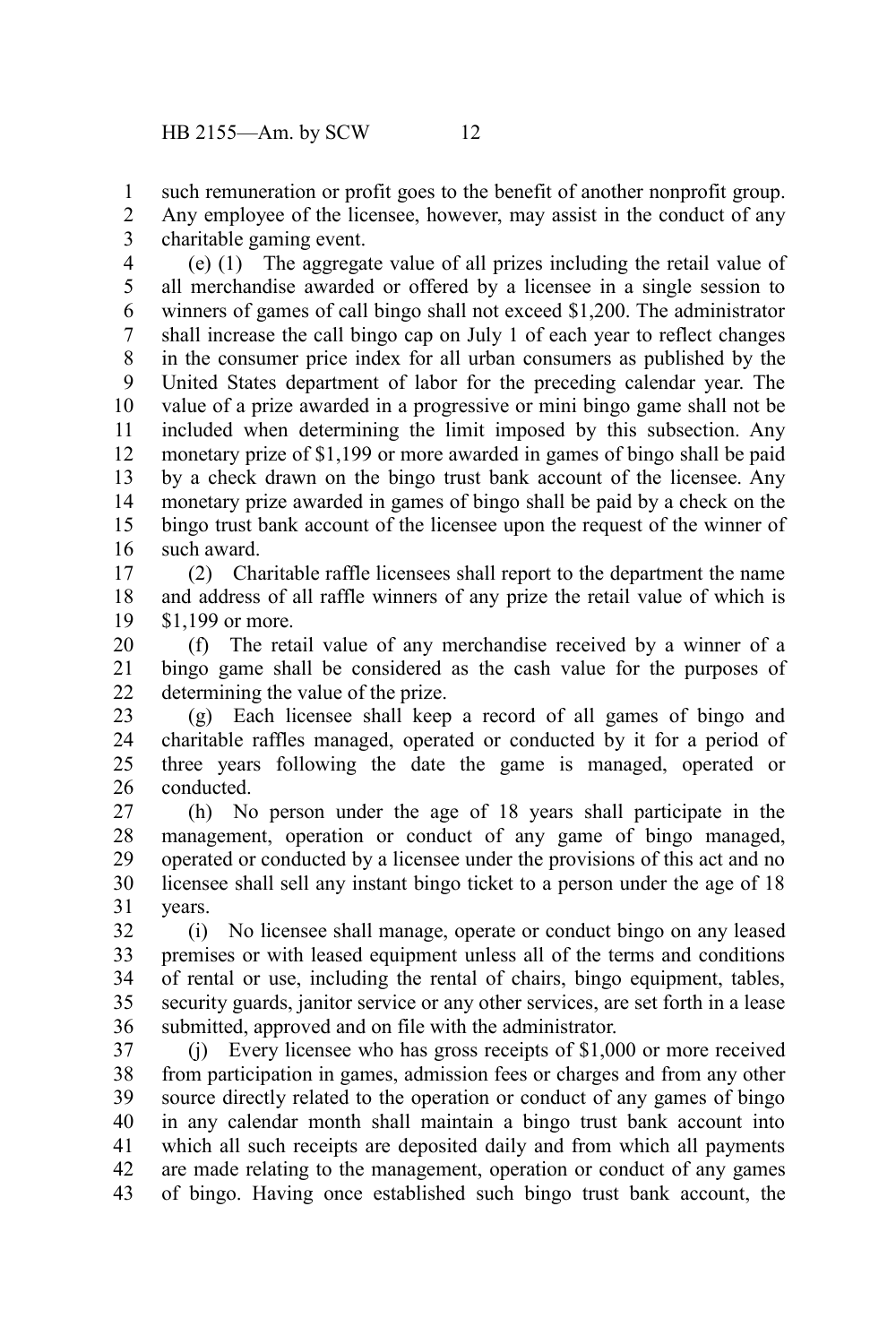licensee shall continue to make deposits of all receipts therein. Every licensee shall notify the administrator of the name of the bank in which the bingo trust bank account is maintained, together with the number and name of the account. Every licensee who maintains a bingo trust bank account shall maintain a complete record of all deposits and withdrawals from such bank account and the same shall be available to the administrator to audit at any reasonable time. 1 2 3 4 5 6 7

The records required under this subsection are in addition to all other records required to be kept by the licensee. The records required by this subsection shall be maintained in the same place as all other records required to be kept by the licensee. 8 9 10 11

(k) No licensee shall purchase or obtain bingo faces or instant bingo tickets from any person or entity other than a distributor registered pursuant to section 14, and amendments thereto. 12 13 14

(l) All instant bingo tickets sold or distributed to licensees shall bear on the face thereof a unique serial number which shall not be repeated on the same manufacturer's form number less than every three years. All instant bingo tickets shall be sold or distributed in boxes. Each box shall be sealed by the manufacturer with a seal which includes a warning to the purchaser that the box may have been tampered with if the box was received by the purchaser with the seal broken. Each box of instant bingo tickets shall contain tickets printed in such a manner as to insure that at least 60% of the gross revenues generated by the ultimate sale of all tickets from such box shall be returned to the final purchasers of such tickets. No box of instant bingo tickets may be opened by a licensee unless all tickets contained in a previously opened box with the same form number have been sold. 15 16 17 18 19 20 21 22 23 24 25 26 27

(m) Each box of instant bingo tickets sold or distributed to licensees shall be accompanied by a flare which contains the following information: (1) The name of the game; (2) the manufacturer's name or logo; (3) the game form number; (4) the ticket count in the game; (5) the prize structure for the game, which includes the number of winning tickets by denomination and their respective winning symbol or number combinations; (6) the cost per ticket; (7) the game serial number; and (8) the winning numbers or symbols for the top three winning tiers set out in such a manner that each prize may be marked off as the prize is won and awarded. 28 29 30 31 32 33 34 35 36 37

(n) (1) Progressive bingo games may be conducted in conjunction with a session of bingo. 38 39

(2) A licensee shall not cease bingo operations unless all progressive bingo games are completed and prizes are awarded, unless prior approval has been received from the secretary. 40 41 42

(3) The rules for a progressive bingo game shall remain in effect until 43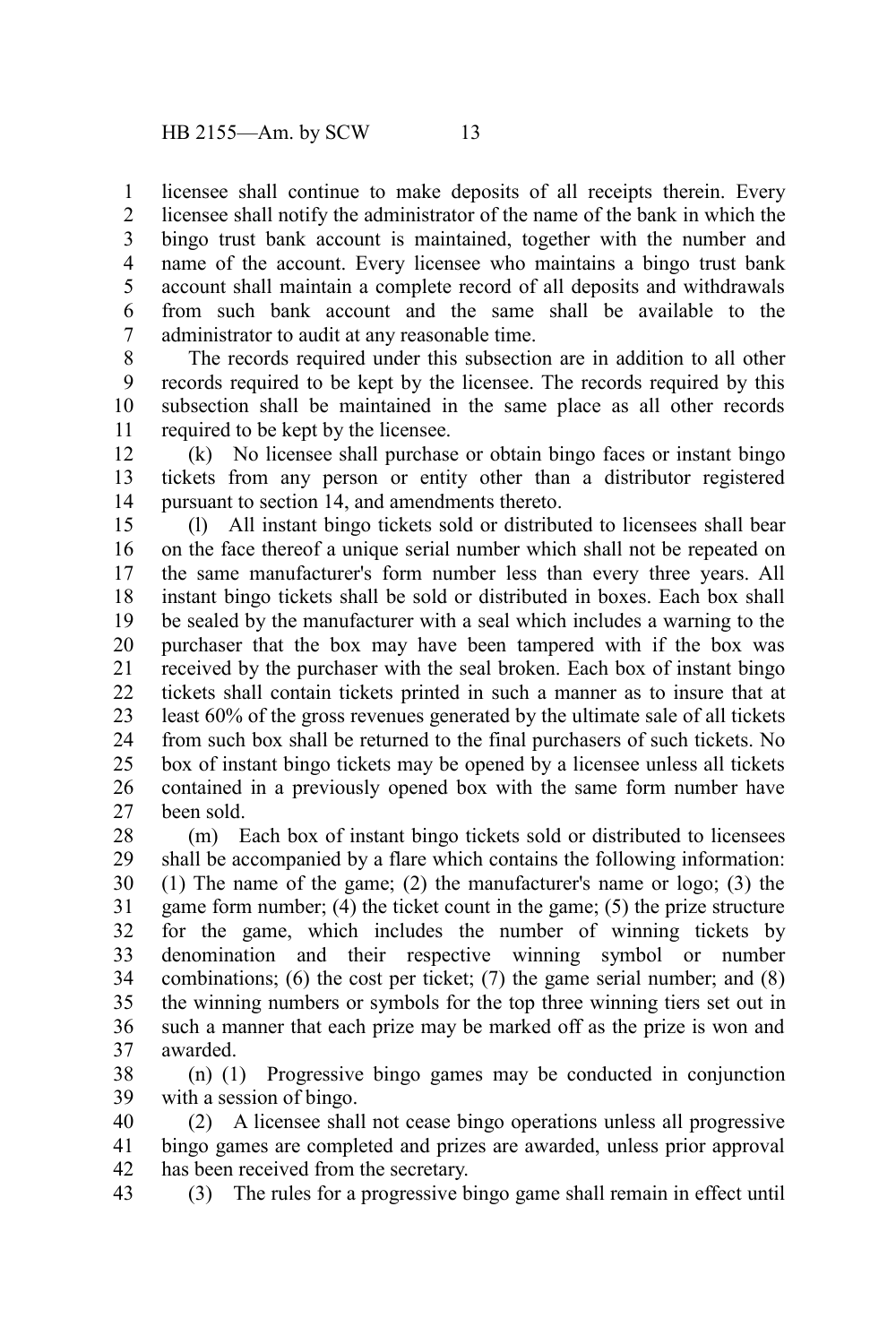the game ends and the winner is determined. 1

(4) All progressive bingo games and rules for such games shall be described fully and posted in the house rules prior to the start of the session. Such games shall comply with requirements imposed under the Kansas charitable gaming act and any rules and regulations adopted pursuant thereto. 2 3 4 5 6

(5) When a person achieves the first preannounced winning combination, the game shall be completed and the next progressive bingo game and winning combination shall be commenced with a new bingo card or face and all objects or balls in the receptacle. 7 8 9 10

(6) No progressive bingo game may exceed 20 consecutive sessions conducted by a licensee prior to awarding the established prize. 11 12

(7) If the progressive bingo game prize is not awarded at a bingo session, the progressive bingo game shall be continued at a future occasion until such time a winner is determined. The winning prize shall be the full amount. If there is no winner of a progressive bingo game at a session, a stated consolation prize in an amount not to exceed \$1,000 may be awarded. Any consolation prize shall be less than the value of the progressive bingo game prize amount. 13 14 15 16 17 18 19

(o) Any bona fide nonprofit religious, charitable, fraternal, educational or veterans' organization that conducts charitable raffles for which the aggregate gross receipts from such raffles in the calendar year does not exceed \$25,000 shall be exempt from the provisions of this section. 20 21 22 23 24

New Sec. 10. (a) The administrator, after a hearing in accordance with the provisions of the Kansas administrative procedure act, may revoke or suspend any license or registration certificate issued under the provisions of this act for any of the following reasons:  $25$ 26 27 28

(1) The licensee or registrant has obtained the license or registration certificate by giving false information in the application therefor; 29 30

(2) the licensee or registrant has violated any of the laws of the state of Kansas or provisions of this act or any rules and regulations adopted pursuant thereto for the registration, licensing, taxing, management, conduct or operation of games of bingo or raffles; or 31 32 33 34

(3) the licensee or registrant has become ineligible to obtain a license under this act. 35 36

(b) Any action of the administrator pursuant to subsection (a) is subject to review in accordance with the Kansas judicial review act. In case of the revocation of the license of any licensee or the registration of any registrant, no new license or registration shall be issued to such lessor, sublessor or organization, or any person acting for or on its behalf, for a period of six months thereafter. No revocation or suspension of a license or registration certificate shall be for a period in excess of one year if the 37 38 39 40 41 42 43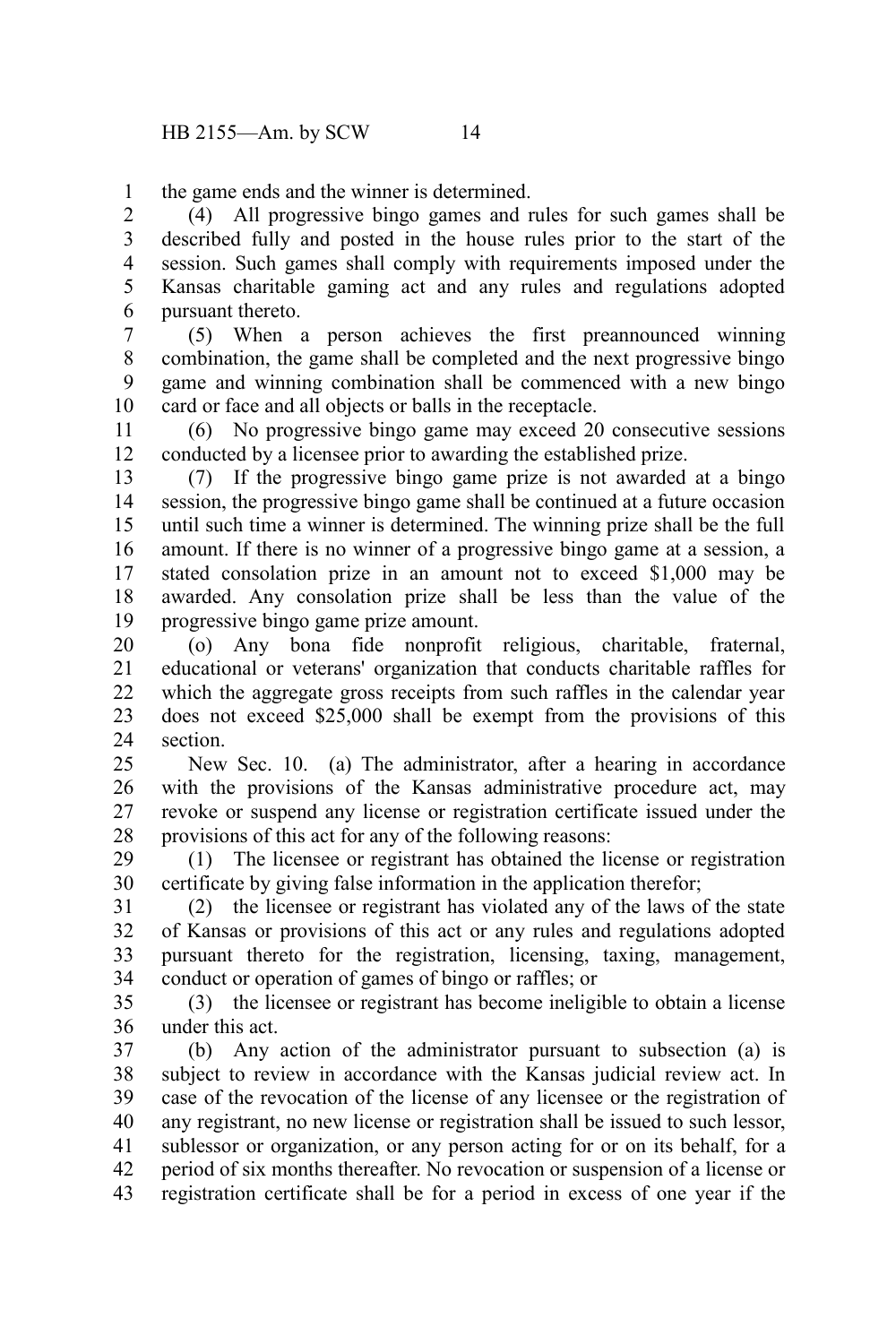applicant otherwise is qualified on the date the applicant makes a new application therefor. 1 2

(c) The administrator is hereby authorized to enjoin any person from managing, operating or conducting any raffle or any games of bingo, or from leasing any premises for such purposes, if such person does not possess a valid license or registration certificate issued pursuant to the provisions of the Kansas charitable gaming act. The administrator shall be entitled to have an order restraining such person from managing, operating or conducting any raffle or any games of bingo or for any other purpose contrary to the provisions of the Kansas charitable gaming act or from leasing premises for any of such purposes. No bond shall be required for any such restraining order, nor for any temporary or permanent injunction issued in such proceedings. 3 4 5 6 7 8 9 10 11 12 13

New Sec. 11. (a) The administration and enforcement of the Kansas charitable gaming act and any rules and regulations adopted pursuant thereto shall be vested in the administrator. 14 15 16

(b) Upon recommendation of the administrator, the secretary shall adopt all rules and regulations necessary for the administration and enforcement of the Kansas charitable gaming act by the administrator. 17 18 19

New Sec. 12. (a) All amounts received by or for the administrator from license and registration fees pursuant to this act shall be remitted to the state treasurer in accordance with the provisions of K.S.A. 75-4215, and amendments thereto. Upon receipt of each such remittance, the state treasurer shall deposit the entire amount in the state treasury to the credit of the state charitable gaming regulation fund, except as provided by section 13, and amendments thereto. 20 21 22 23 24 25 26

(b) All amounts received by or for the administrator from the tax levied pursuant to section 6, and amendments thereto, shall be remitted to the state treasurer in accordance with the provisions of K.S.A. 75-4215, and amendments thereto. Upon receipt of each such remittance, the state treasurer shall deposit the entire amount in the state treasury. 27 28 29 30 31

(c) There is hereby created, in the state treasury, the state charitable gaming regulation fund. Except as provided by section 13, and amendments thereto, each deposit remitted to the state treasurer pursuant to subsection (b) shall be credited to the state charitable gaming regulation fund. Except as provided by subsections (d) and (e), all moneys in the state charitable gaming regulation fund shall be expended for the administration and enforcement of the Kansas charitable gaming act, and rules and regulations adopted pursuant thereto. Such expenditures shall be made upon vouchers approved by the administrator. 32 33 34 35 36 37 38 39 40

(d) Except as otherwise provided by this act, all operating expenses of the administrator related to the administration and enforcement of the Kansas charitable gaming act appropriated by the legislature shall be paid 41 42 43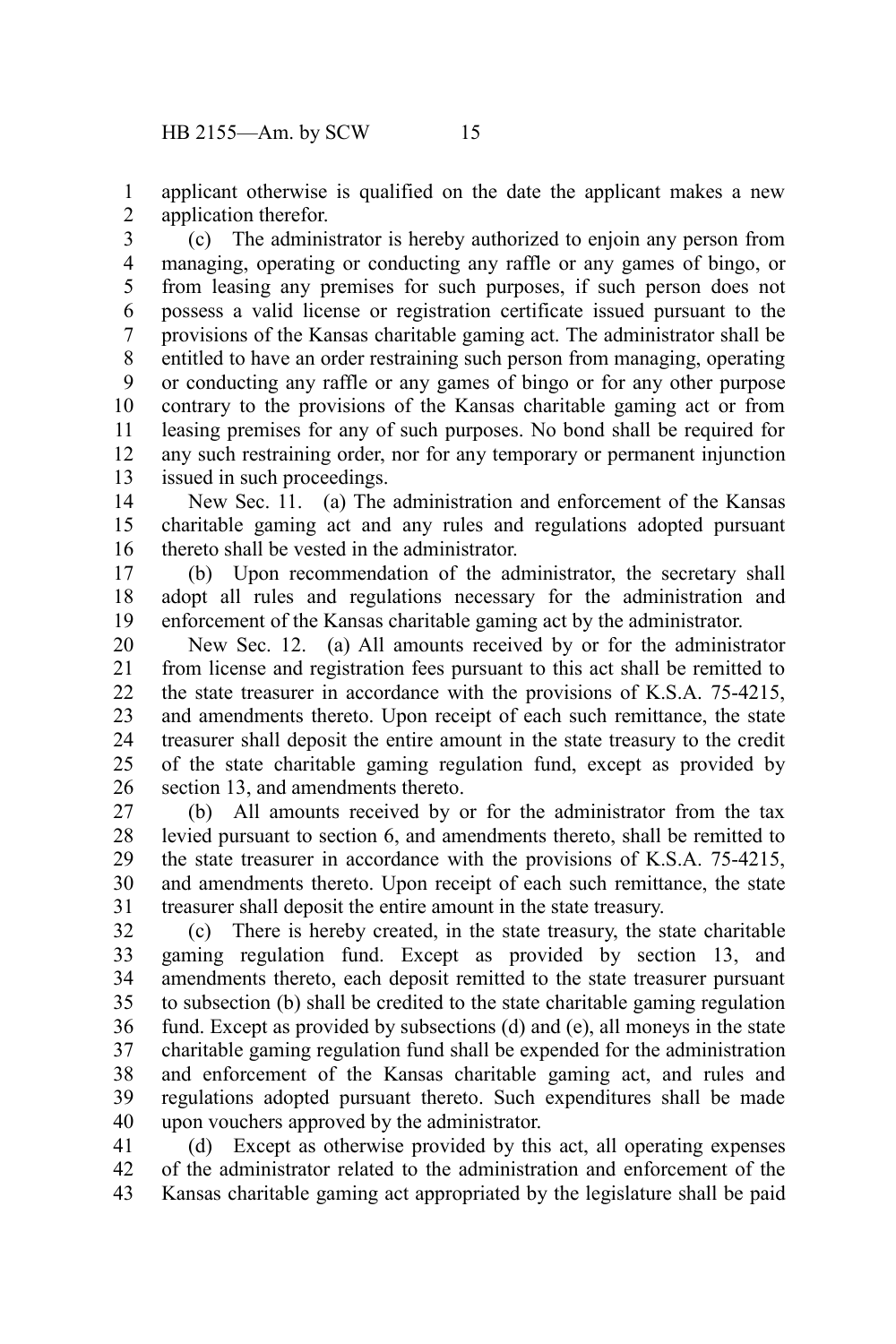from the state charitable gaming regulation fund. At the end of each fiscal year, the director of accounts and reports shall transfer to the state general fund any moneys in the state charitable gaming regulation fund on each such date in excess of the amount required to pay all operating expenses of the administrator related to the administration and enforcement of the Kansas charitable gaming act. 1 2 3 4 5 6

New Sec. 13. There is hereby created the charitable gaming refund fund in the state treasury. The Kansas charitable gaming refund fund shall be a refund clearing fund and refunds of the fees imposed under section 5, and amendments thereto, and of the tax levied under section 6, and amendments thereto, shall be made from such fund. The charitable gaming refund fund shall be maintained by the administrator from the license and registration fees received and taxes collected under the Kansas charitable gaming act in an amount sufficient for such refunds not to exceed \$10,000. 7 8 9 10 11 12 13 14

New Sec. 14. (a) No person or entity shall sell or distribute any bingo faces, bingo cards or instant bingo tickets to any licensee unless such person or entity has been issued a distributor registration certificate by the administrator. Application for registration shall be submitted to the administrator and shall be accompanied by a fee of \$500 and shall be made upon forms prescribed by the administrator. 15 16 17 18 19 20

(b) Each distributor registration certificate shall expire at midnight on June 30 following its date of issuance. Application for renewal of a registration certificate shall be submitted to the administrator and shall be accompanied by a fee of \$500 and shall be made upon forms prescribed by the administrator. 21 22 23 24 25

(c) The administrator shall establish, by rules and regulations adopted under the Kansas charitable gaming act, reasonable criteria for approval of applications for registration. The administrator shall refuse to register a distributor if any owner, manager or employee thereof, within five years prior to registration, has been convicted of or pleaded guilty or nolo contendere to any felony or illegal gambling violation in this or any other jurisdiction. 26 27 28 29 30 31 32

(d) All distributors shall maintain for a period of not less than three years full and complete records of all bingo cards, bingo faces and instant bingo tickets sold or distributed to licensees. Such records shall be made available for inspection by any authorized representative of the administrator. 33 34 35 36 37

New Sec. 15. (a) In addition to or in lieu of any other civil or criminal penalty provided by law, the administrator, upon a finding that a licensee, lessor or distributor has violated any provision of the Kansas charitable gaming act or any rule and regulation adopted pursuant thereto, shall impose on such licensee, lessor or distributor a civil fine not exceeding \$500 for each violation. 38 39 40 41 42 43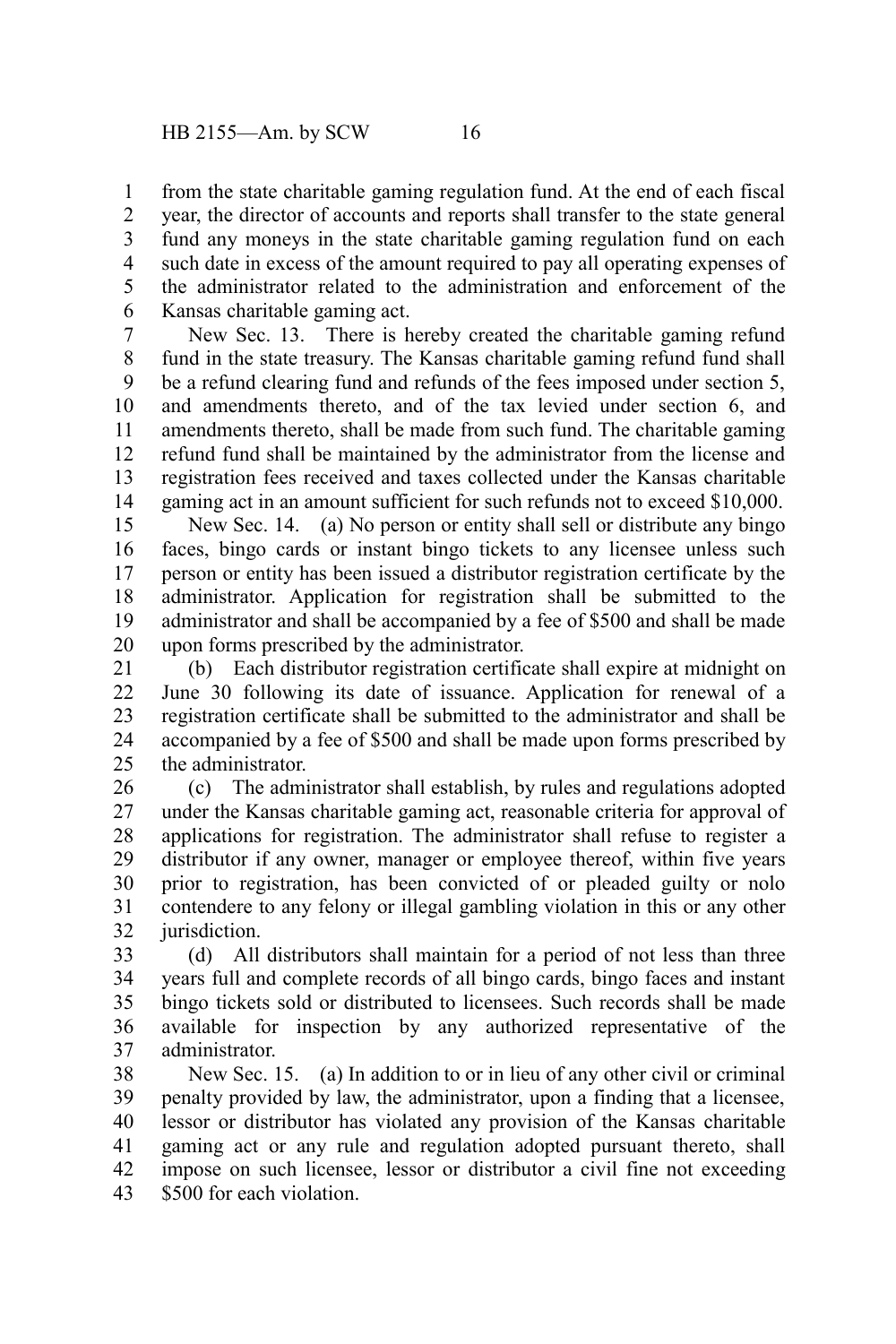(b) No fine shall be imposed pursuant to this section except upon the written order of the administrator to the licensee, lessor or distributor who committed the violation. Such order shall state the violation, the fine to be imposed and the right of the licensee, lessor or distributor to appeal the order. Such order shall be subject to appeal and review in the manner provided by the Kansas administrative procedure act. 1 2 3 4 5 6

(c) Any fine collected pursuant to this section shall be remitted to the state treasurer in accordance with the provisions of K.S.A. 75-4215, and amendments thereto. Upon receipt of each such remittance, the state treasurer shall deposit the entire amount in the state treasury to the credit of the state charitable gaming regulation fund. 7 8 9 10 11

New Sec. 16. (a) The secretary of revenue shall designate an administrator of charitable gaming. The administrator of charitable gaming shall be in the unclassified service and shall receive an annual salary fixed by the secretary of revenue and approved by the governor. 12 13 14 15

(b) Under the supervision of the secretary, the administrator of charitable gaming shall administer and enforce the provisions of the Kansas charitable gaming act and any rules and regulations adopted pursuant thereto. The administrator's exclusive duties shall be the administration and enforcement of the Kansas charitable gaming act and any rules and regulations adopted pursuant thereto. The administrator shall be solely accountable to and report to the secretary of revenue. 16 17 18 19 20 21 22

New Sec. 17. If any provision of the Kansas charitable gaming act or the application thereof to any person or circumstances is held unconstitutional or otherwise invalid, such unconstitutionality or invalidity shall not affect other provisions or applications of the act which can be given effect without the unconstitutional or invalid provision or application, and, to this end, the provisions of this act are severable. 23 24 25 26 27 28

New Sec. 18. *{(a)}* The department of revenue shall adopt rules and regulations governing the conduct of raffles by nonprofit religious, charitable, fraternal, educational and veterans' organizations. The rules and regulations may include, but not be limited to, standards for the preparation, sale and accountability of tickets, the conduct of drawings and the awarding of prizes. 29 30 31 32 33 34

*{(b) The administrator shall prepare an annual report on the operation of charitable raffles in this state. The report shall contain any recommended changes to the law to enhance the enforcement of the act. The annual report shall be submitted to the house and senate committees on federal and state affairs. The report shall be submitted on or before January 15 of each year beginning in 2016 and ending with the report due on or before January 15, 2018.}* 35 36 37 38 39 40 41

Sec. 19. K.S.A. 2014 Supp. 21-6403 is hereby amended to read as follows: 21-6403. As used in K.S.A. 2014 Supp. 21-6403 through 21- 42 43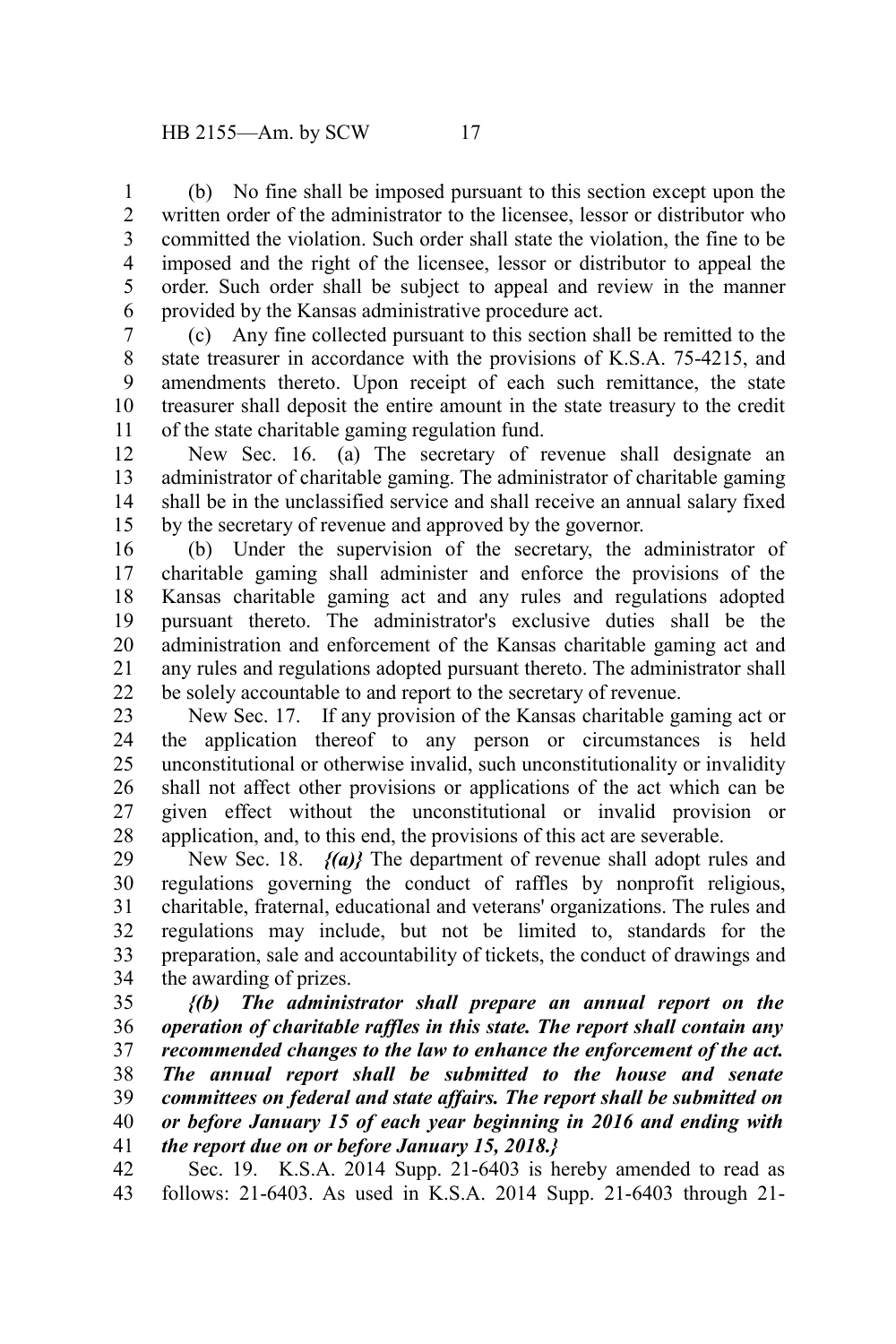6409, and amendments thereto: 1

(a) "Bet" means a bargain in which the parties agree that, dependent upon chance, one stands to win or lose something of value specified in the agreement. A bet does not include: 2 3 4

(1) Bona fide business transactions which are valid under the law of contracts including, but not limited to, contracts for the purchase or sale at a future date of securities or other commodities, and agreements to compensation for loss caused by the happening of the chance including, but not limited to, contracts of indemnity or guaranty and life or health and accident insurance; 5 6 7 8 9 10

(2) offers of purses, prizes or premiums to the actual contestants in any bona fide contest for the determination of skill, speed, strength or endurance or to the bona fide owners of animals or vehicles entered in such a contest; 11 12 13 14

15

(3) a lottery as defined in this section;

(4) any bingo game by or for participants managed, operated or conducted in accordance with the laws of the state of Kansas by an organization licensed by the state of Kansas to manage, operate or conduct games of bingo; 16 17 18 19

(5) a lottery operated by the state pursuant to the Kansas lottery act; 20

(6) any system of parimutuel wagering managed, operated and conducted in accordance with the Kansas parimutuel racing act; or 21  $22$ 23

(7) tribal gaming; *or*

*(8) charitable raffles as defined by section 3, and amendments thereto; {or* 24 25

26

## *(9) a fantasy sports league as defined in this section;}*

(b) "lottery" means an enterprise wherein for a consideration the participants are given an opportunity to win a prize, the award of which is determined by chance. A lottery does not include: 27 28 29

(1) A lottery operated by the state pursuant to the Kansas lottery act; or 30 31

(2) tribal gaming; 32

(c) "consideration" means anything which is a commercial or financial advantage to the promoter or a disadvantage to any participant. Mere registration without purchase of goods or services; personal attendance at places or events, without payment of an admission price or fee; listening to or watching radio and television programs; answering the telephone or making a telephone call and acts of like nature are not consideration. "Consideration" shall not include sums of money paid by or for: 33 34 35 36 37 38 39 40

(1) Participants in any bingo game managed, operated or conducted in accordance with the laws of the state of Kansas by any bona fide nonprofit religious, charitable, fraternal, educational or veteran 41 42 43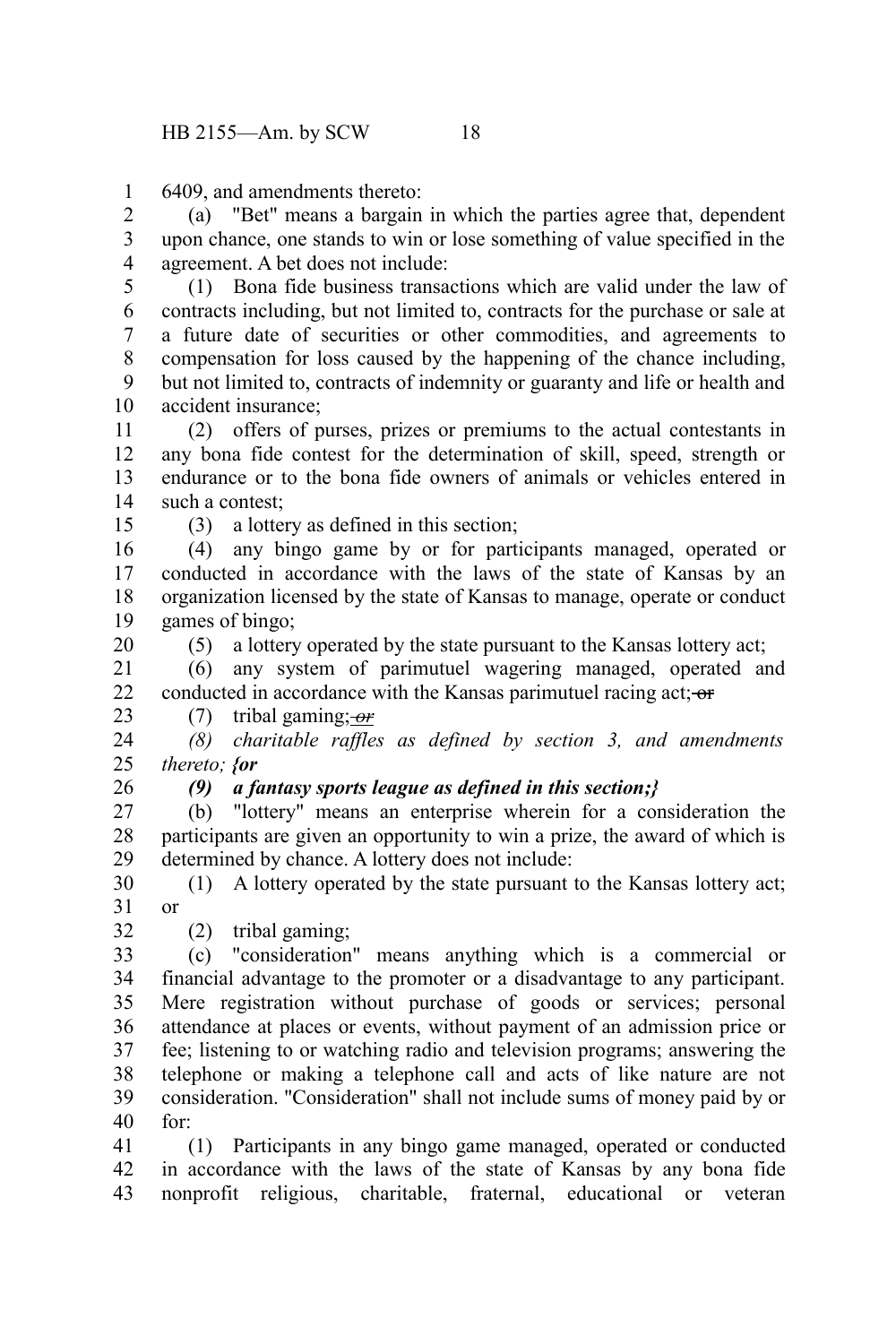organization licensed to manage, operate or conduct bingo games under the laws of the state of Kansas and it shall be conclusively presumed that such sums paid by or for such participants were intended by such participants to be for the benefit of the sponsoring organizations for the use of such sponsoring organizations in furthering the purposes of such sponsoring organizations, as set forth in the appropriate paragraphs of subsection (c) or (d) of section  $501(c)$  or (d) of the internal revenue code of 1986 and as set forth in K.S.A. 79-4701, and amendments thereto; 1 2 3 4 5 6 7 8

(2) participants in any lottery operated by the state pursuant to the Kansas lottery act; 9 10

(3) participants in any system of parimutuel wagering managed, operated and conducted in accordance with the Kansas parimutuel racing act; or 11 12 13

14

(4) a person to participate in tribal gaming;

*{(d) "fantasy sports league" means any fantasy or simulation sports game or contest in which no fantasy or simulation sports team is based on the current membership of an actual team that is a member of an amateur or professional sports organization and that meets the following conditions:*  15 16 17 18 19

*(1) All prizes and awards offered to winning participants are* 20

*established and made known to the participants in advance of the game* 21

*or contest and their value is not determined by the number of* 22

*participants or the amount of any fees paid by those participants;* 23

*(2) all winning outcomes reflect the relative knowledge and skill of the* 24

*participants and are determined predominantly by accumulated* 25

*statistical results of the performance of individual athletes in multiple* 26

*real-world sporting events; and* 27

*(3) no winning outcome is based:* 28

*(A) On the score, point spread or any performance or performances of* 29

*any single real-world team or any combination of such teams; or* 30

*(B) solely on any single performance of an individual athlete in any* 31

*single real-world sporting event.}* 32

33

 $\overrightarrow{(d)}$   $\{ (e) \}$  (1) "gambling device" means any:

(A) So-called "slot machine" or any other machine, mechanical device, electronic device or other contrivance an essential part of which is a drum or reel with insignia thereon, and: 34 35 36

(i) Which when operated may deliver, as the result of chance, any money or property; or 37 38

(ii) by the operation of which a person may become entitled to receive, as the result of chance, any money or property; 39 40

(B) other machine, mechanical device, electronic device or other contrivance including, but not limited to, roulette wheels and similar devices, which are equipped with or designed to accommodate the addition 41 42 43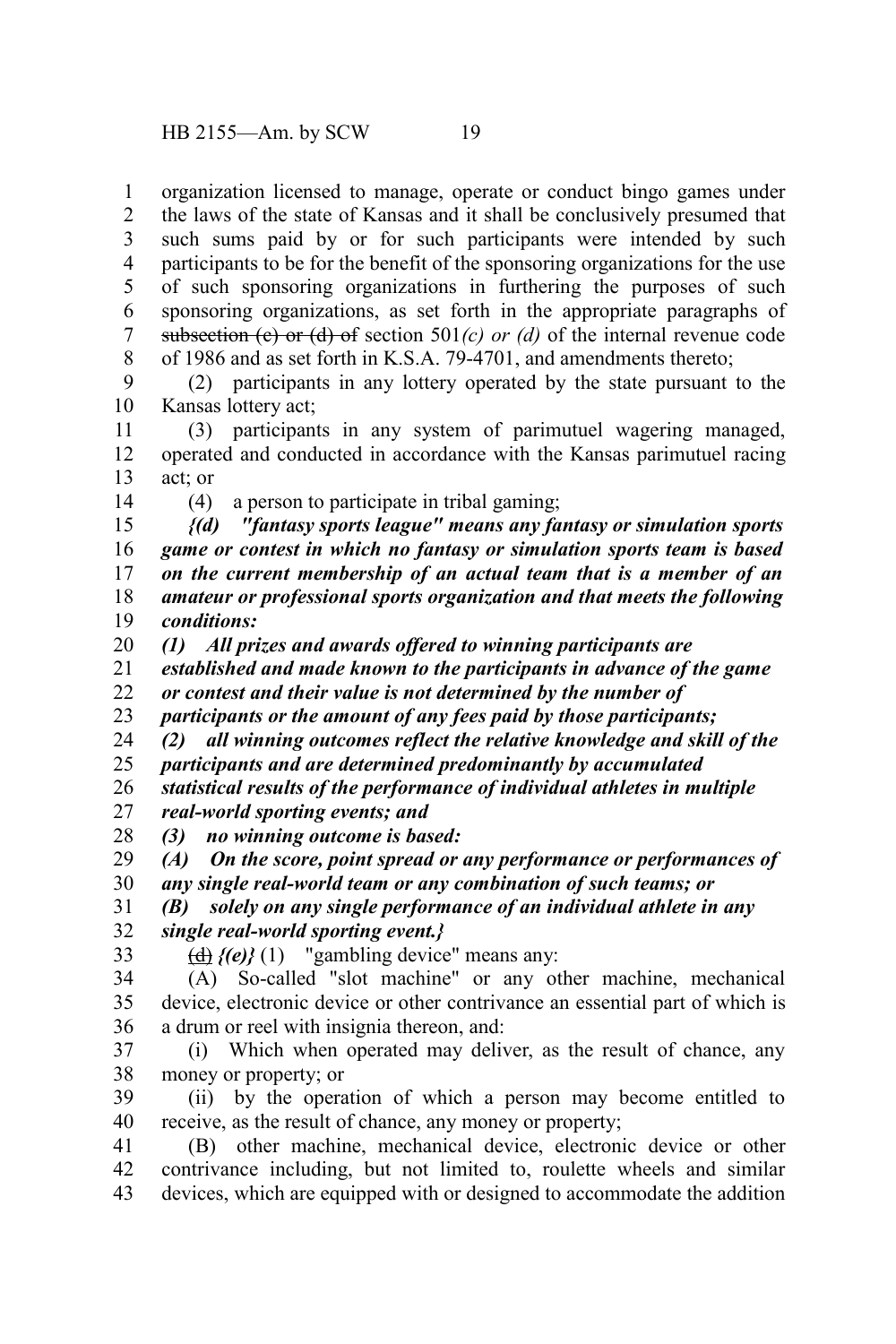of a mechanism that enables accumulated credits to be removed, is equipped with or designed to accommodate a mechanism to record the number of credits removed or is otherwise designed, manufactured or altered primarily for use in connection with gambling, and: 1  $\mathcal{L}$ 3 4

(i) Which when operated may deliver, as the result of chance, any money or property; or 5 6

(ii) by the operation of which a person may become entitled to receive, as the result of chance, any money or property; 7 8

(C) subassembly or essential part intended to be used in connection with any such machine, mechanical device, electronic device or other contrivance, but which is not attached to any such machine, mechanical device, electronic device or other contrivance as a constituent part; or 9 10 11 12

(D) any token, chip, paper, receipt or other document which evidences, purports to evidence or is designed to evidence participation in a lottery or the making of a bet. 13 14 15

The fact that the prize is not automatically paid by the device does not affect its character as a gambling device. 16 17

18

(2) "Gambling device" shall not include:

(A) Any machine, mechanical device, electronic device or other contrivance used or for use by a licensee of the Kansas racing commission as authorized by law and rules and regulations adopted by the commission or by the Kansas lottery or Kansas lottery retailers as authorized by law and rules and regulations adopted by the Kansas lottery commission; 19 20 21 22 23

(B) any machine, mechanical device, electronic device or other contrivance, such as a coin-operated bowling alley, shuffleboard, marble machine, a so-called pinball machine, or mechanical gun, which is not designed and manufactured primarily for use in connection with gambling, and: 24 25 26 27 28

(i) Which when operated does not deliver, as a result of chance, any money; or 29 30

(ii) by the operation of which a person may not become entitled to receive, as the result of the application of an element of chance, any money; 31 32 33

(C) any so-called claw, crane or digger machine and similar devices which are designed and manufactured primarily for use at carnivals or county or state fairs; or 34 35 36

(D) any machine, mechanical device, electronic device or other contrivance used in tribal gaming; 37 38

(e) *{(f)}* "gambling place" means any place, room, building, vehicle, tent or location which is used for any of the following: Making and settling bets; receiving, holding, recording or forwarding bets or offers to bet; conducting lotteries; or playing gambling devices. Evidence that the place has a general reputation as a gambling place or that, at or about the time in 39 40 41 42 43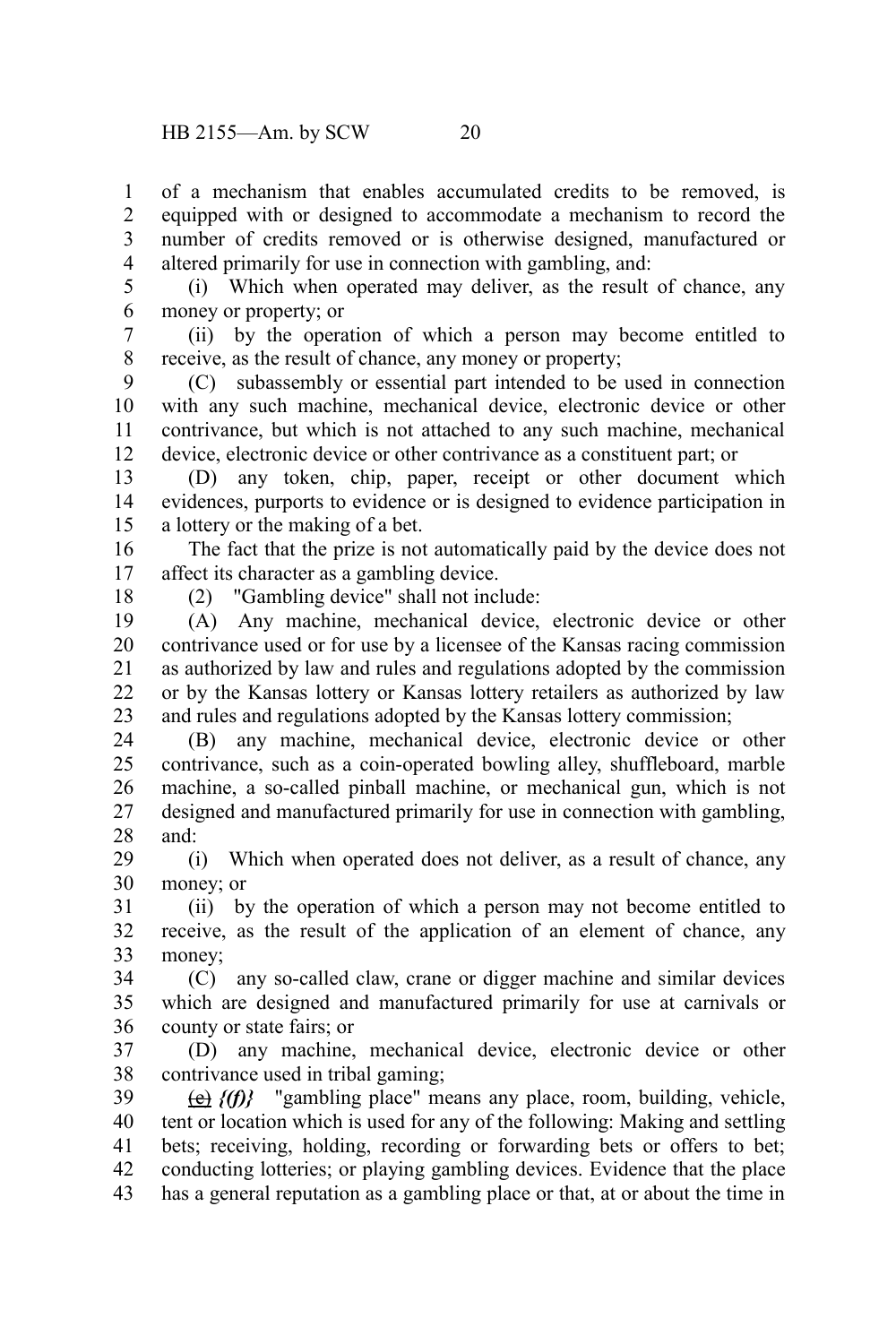question, it was frequently visited by persons known to be commercial gamblers or known as frequenters of gambling places is admissible on the issue of whether it is a gambling place; 1 2 3

(f) *{(g)}* "tribal gaming" means the same as in K.S.A. 74-9802, and amendments thereto; and 4 5

 $\langle \hat{g} \rangle$   $\langle \hat{h} \rangle$  "tribal gaming commission" means the same as in K.S.A. 74-9802, and amendments thereto. 6 7

Sec. 20. K.S.A. 2014 Supp. 79-3603 is hereby amended to read as follows: 79-3603. For the privilege of engaging in the business of selling tangible personal property at retail in this state or rendering or furnishing any of the services taxable under this act, there is hereby levied and there shall be collected and paid a tax at the rate of 6.15%. Within a redevelopment district established pursuant to K.S.A. 74-8921, and amendments thereto, there is hereby levied and there shall be collected and paid an additional tax at the rate of 2% until the earlier of the date the bonds issued to finance or refinance the redevelopment project have been paid in full or the final scheduled maturity of the first series of bonds issued to finance any part of the project upon: 8 9 10 11 12 13 14 15 16 17 18

(a) The gross receipts received from the sale of tangible personal property at retail within this state; 19 20

(b) the gross receipts from intrastate, interstate or international telecommunications services and any ancillary services sourced to this state in accordance with K.S.A. 2014 Supp. 79-3673, and amendments thereto, except that telecommunications service does not include: (1) Any interstate or international 800 or 900 service; (2) any interstate or international private communications service as defined in K.S.A. 2014 Supp. 79-3673, and amendments thereto; (3) any value-added nonvoice data service; (4) any telecommunication service to a provider of telecommunication services which will be used to render telecommunications services, including carrier access services; or (5) any service or transaction defined in this section among entities classified as members of an affiliated group as provided by section 1504 of the federal internal revenue code of 1986, as in effect on January 1, 2001; 21 22 23 24 25 26 27 28 29 30 31 32 33

(c) the gross receipts from the sale or furnishing of gas, water, electricity and heat, which sale is not otherwise exempt from taxation under the provisions of this act, and whether furnished by municipally or privately owned utilities, except that, on and after January 1, 2006, for sales of gas, electricity and heat delivered through mains, lines or pipes to residential premises for noncommercial use by the occupant of such premises, and for agricultural use and also, for such use, all sales of propane gas, the state rate shall be 0%; and for all sales of propane gas, LP gas, coal, wood and other fuel sources for the production of heat or lighting for noncommercial use of an occupant of residential premises, the 34 35 36 37 38 39 40 41 42 43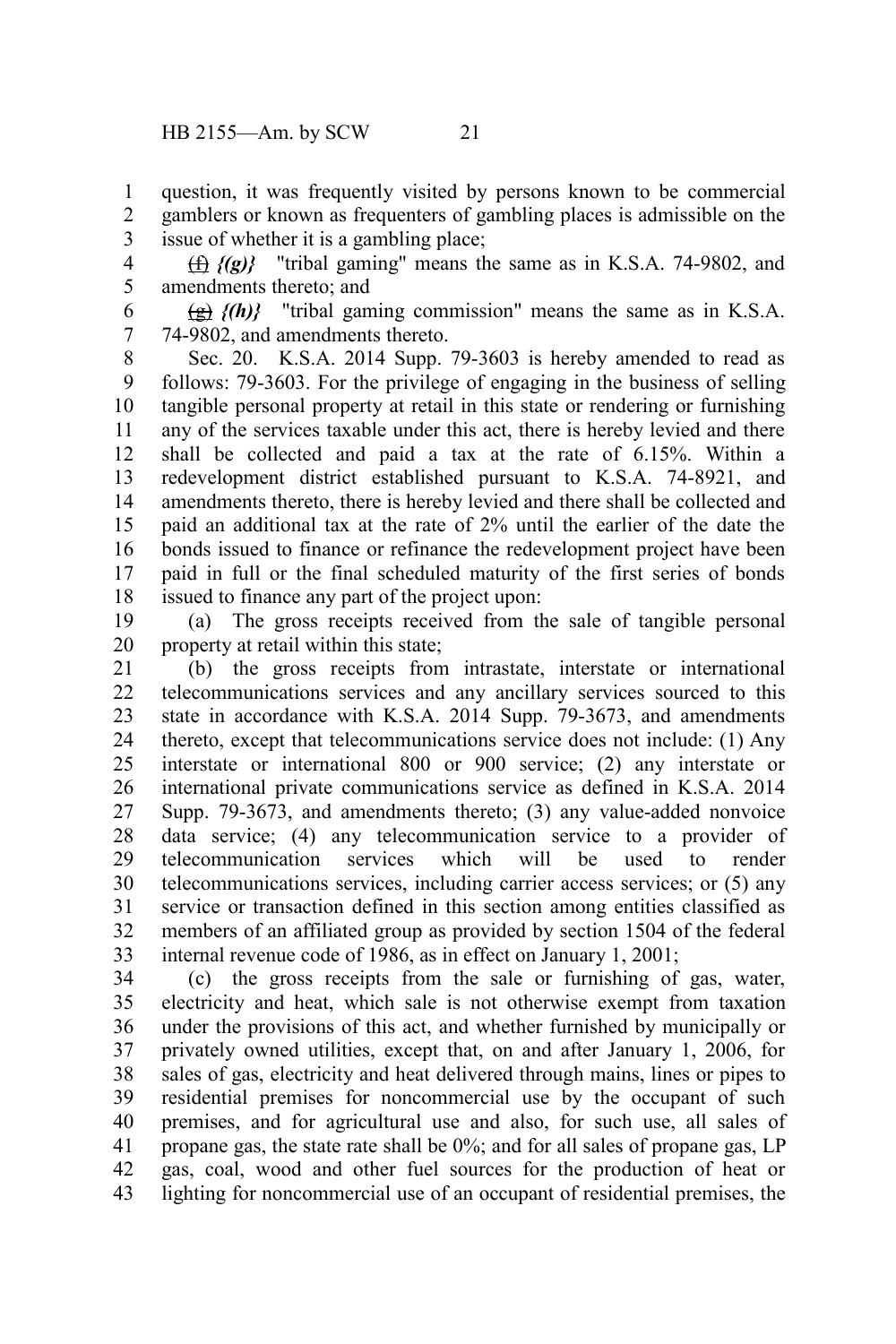state rate shall be 0%, but such tax shall not be levied and collected upon the gross receipts from: (1) The sale of a rural water district benefit unit; (2) a water system impact fee, system enhancement fee or similar fee collected by a water supplier as a condition for establishing service; or (3) connection or reconnection fees collected by a water supplier; 1 2 3 4 5

(d) the gross receipts from the sale of meals or drinks furnished at any private club, drinking establishment, catered event, restaurant, eating house, dining car, hotel, drugstore or other place where meals or drinks are regularly sold to the public; 6 7 8 9

(e) the gross receipts from the sale of admissions to any place providing amusement, entertainment or recreation services including admissions to state, county, district and local fairs, but such tax shall not be levied and collected upon the gross receipts received from sales of admissions to any cultural and historical event which occurs triennially; 10 11 12 13 14

(f) the gross receipts from the operation of any coin-operated device dispensing or providing tangible personal property, amusement or other services except laundry services, whether automatic or manually operated; 15 16 17

(g) the gross receipts from the service of renting of rooms by hotels, as defined by K.S.A. 36-501, and amendments thereto, or by accommodation brokers, as defined by K.S.A. 12-1692, and amendments thereto, but such tax shall not be levied and collected upon the gross receipts received from sales of such service to the federal government and any agency, officer or employee thereof in association with the performance of official government duties; 18 19 20 21 22 23 24

(h) the gross receipts from the service of renting or leasing of tangible personal property except such tax shall not apply to the renting or leasing of machinery, equipment or other personal property owned by a city and purchased from the proceeds of industrial revenue bonds issued prior to July 1, 1973, in accordance with the provisions of K.S.A. 12-1740 through 12-1749, and amendments thereto, and any city or lessee renting or leasing such machinery, equipment or other personal property purchased with the proceeds of such bonds who shall have paid a tax under the provisions of this section upon sales made prior to July 1, 1973, shall be entitled to a refund from the sales tax refund fund of all taxes paid thereon; 25 26 27 28 29 30 31 32 33 34

(i) the gross receipts from the rendering of dry cleaning, pressing, dyeing and laundry services except laundry services rendered through a coin-operated device whether automatic or manually operated; 35 36 37

(j) the gross receipts from the rendering of the services of washing and washing and waxing of vehicles; 38 39

(k) the gross receipts from cable, community antennae and other subscriber radio and television services; 40 41

(l) (1) except as otherwise provided by paragraph (2), the gross receipts received from the sales of tangible personal property to all 42 43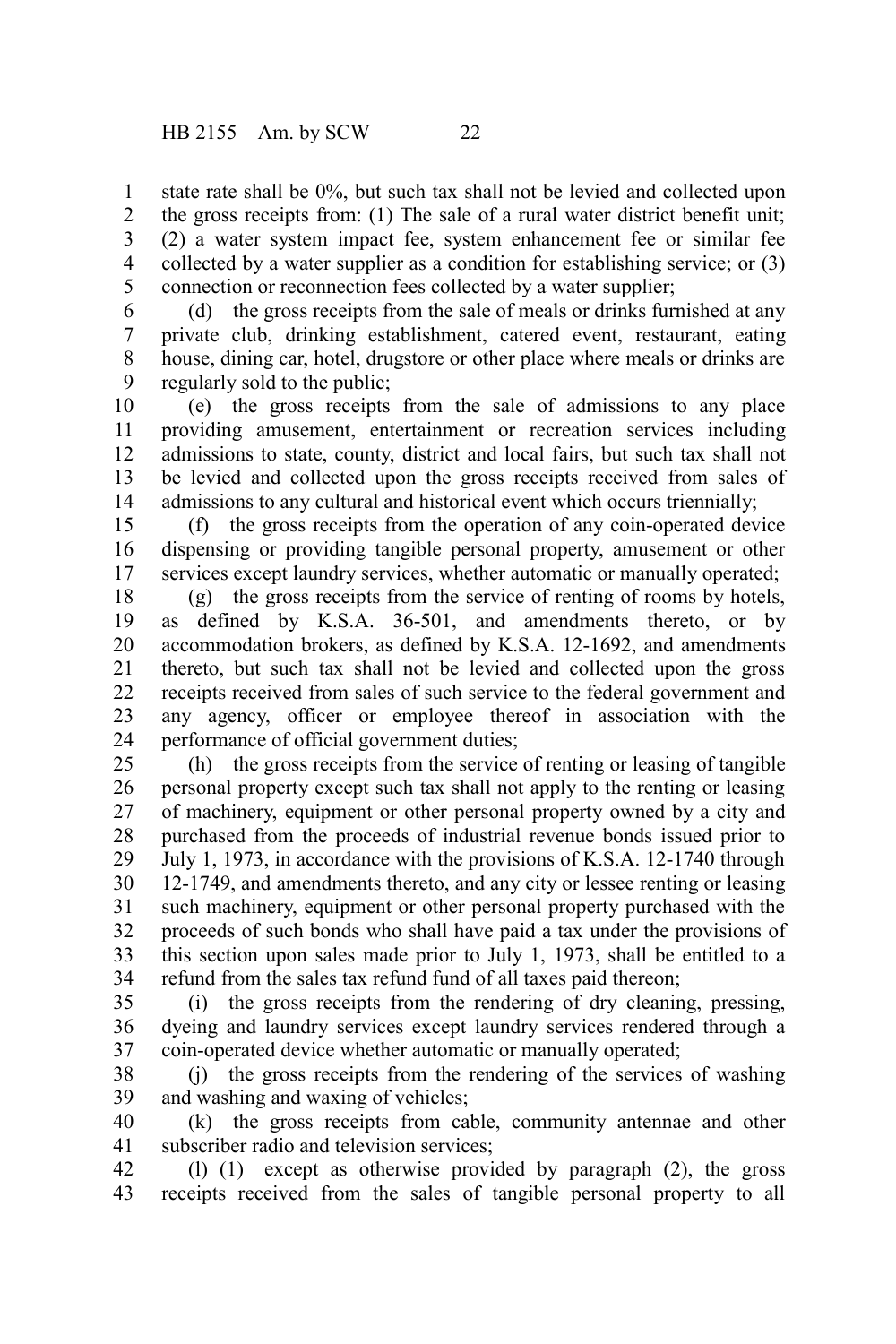contractors, subcontractors or repairmen for use by them in erecting structures, or building on, or otherwise improving, altering, or repairing real or personal property. 1 2 3

(2) Any such contractor, subcontractor or repairman who maintains an inventory of such property both for sale at retail and for use by them for the purposes described by paragraph (1) shall be deemed a retailer with respect to purchases for and sales from such inventory, except that the gross receipts received from any such sale, other than a sale at retail, shall be equal to the total purchase price paid for such property and the tax imposed thereon shall be paid by the deemed retailer; 4 5 6 7 8 9 10

(m) the gross receipts received from fees and charges by public and private clubs, drinking establishments, organizations and businesses for participation in sports, games and other recreational activities, but such tax shall not be levied and collected upon the gross receipts received from: (1) Fees and charges by any political subdivision, by any organization exempt from property taxation pursuant to paragraph *Ninth* of K.S.A. 79-201 *Ninth*, and amendments thereto, or by any youth recreation organization exclusively providing services to persons 18 years of age or younger which is exempt from federal income taxation pursuant to section  $501(c)$ (3) of the federal internal revenue code of 1986, for participation in sports, games and other recreational activities; and (2) entry fees and charges for participation in a special event or tournament sanctioned by a national sporting association to which spectators are charged an admission which is taxable pursuant to subsection (e); 11 12 13 14 15 16 17 18 19 20 21 22 23 24

(n) the gross receipts received from dues charged by public and private clubs, drinking establishments, organizations and businesses, payment of which entitles a member to the use of facilities for recreation or entertainment, but such tax shall not be levied and collected upon the gross receipts received from: (1) Dues charged by any organization exempt from property taxation pursuant to paragraphs *Eighth* and *Ninth* of K.S.A. 79-201 *Eighth and Ninth*, and amendments thereto; and (2) sales of memberships in a nonprofit organization which is exempt from federal income taxation pursuant to section  $501(c)(3)$  of the federal internal revenue code of 1986, and whose purpose is to support the operation of a nonprofit zoo; 25 26 27 28 29 30 31 32 33 34 35

(o) the gross receipts received from the isolated or occasional sale of motor vehicles or trailers but not including: (1) The transfer of motor vehicles or trailers by a person to a corporation or limited liability company solely in exchange for stock securities or membership interest in such corporation or limited liability company;  $\sigma$  (2) the transfer of motor vehicles or trailers by one corporation or limited liability company to another when all of the assets of such corporation or limited liability company are transferred to such other corporation or limited liability 36 37 38 39 40 41 42 43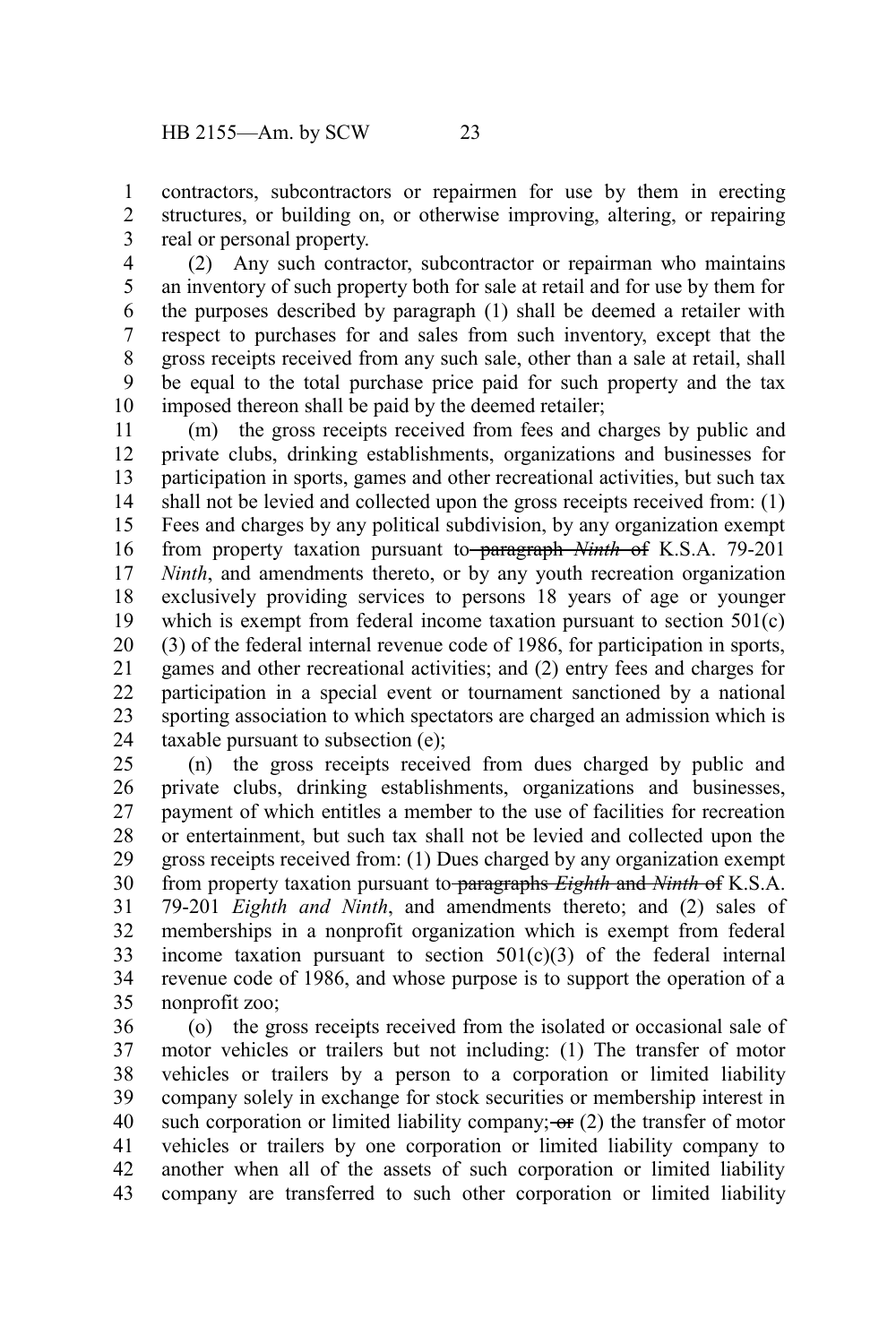company; or (3) the sale of motor vehicles or trailers which are subject to taxation pursuant to the provisions of K.S.A. 79-5101 et seq., and amendments thereto, by an immediate family member to another immediate family member. For the purposes of clause *paragraph* (3), immediate family member means lineal ascendants or descendants, and their spouses. Any amount of sales tax paid pursuant to the Kansas retailers sales tax act on the isolated or occasional sale of motor vehicles or trailers on and after July 1, 2004, which the base for computing the tax was the value pursuant to subsections  $(a)$ ,  $(b)(1)$  and  $(b)(2)$  of K.S.A. 79- $5105(a)$ ,  $(b)(1)$  and  $(b)(2)$ , and amendments thereto, when such amount was higher than the amount of sales tax which would have been paid under the law as it existed on June 30, 2004, shall be refunded to the taxpayer pursuant to the procedure prescribed by this section. Such refund shall be in an amount equal to the difference between the amount of sales tax paid by the taxpayer and the amount of sales tax which would have been paid by the taxpayer under the law as it existed on June 30, 2004. Each claim for a sales tax refund shall be verified and submitted not later than six months from the effective date of this act to the director of taxation upon forms furnished by the director and shall be accompanied by any additional documentation required by the director. The director shall review each claim and shall refund that amount of tax paid as provided by this act. All such refunds shall be paid from the sales tax refund fund, upon warrants of the director of accounts and reports pursuant to vouchers approved by the director of taxation or the director's designee. No refund for an amount less than \$10 shall be paid pursuant to this act. In determining the base for computing the tax on such isolated or occasional sale, the fair market value of any motor vehicle or trailer traded in by the purchaser to the seller may be deducted from the selling price; 1 2 3 4 5 6 7 8 9 10 11 12 13 14 15 16 17 18 19 20 21 22 23 24 25 26 27 28

(p) the gross receipts received for the service of installing or applying tangible personal property which when installed or applied is not being held for sale in the regular course of business, and whether or not such tangible personal property when installed or applied remains tangible personal property or becomes a part of real estate, except that no tax shall be imposed upon the service of installing or applying tangible personal property in connection with the original construction of a building or facility, the original construction, reconstruction, restoration, remodeling, renovation, repair or replacement of a residence or the construction, reconstruction, restoration, replacement or repair of a bridge or highway. 29 30 31 32 33 34 35 36 37 38

39

For the purposes of this subsection:

(1) "Original construction" shall mean the first or initial construction of a new building or facility. The term "original construction" shall include the addition of an entire room or floor to any existing building or facility, the completion of any unfinished portion of any existing building or 40 41 42 43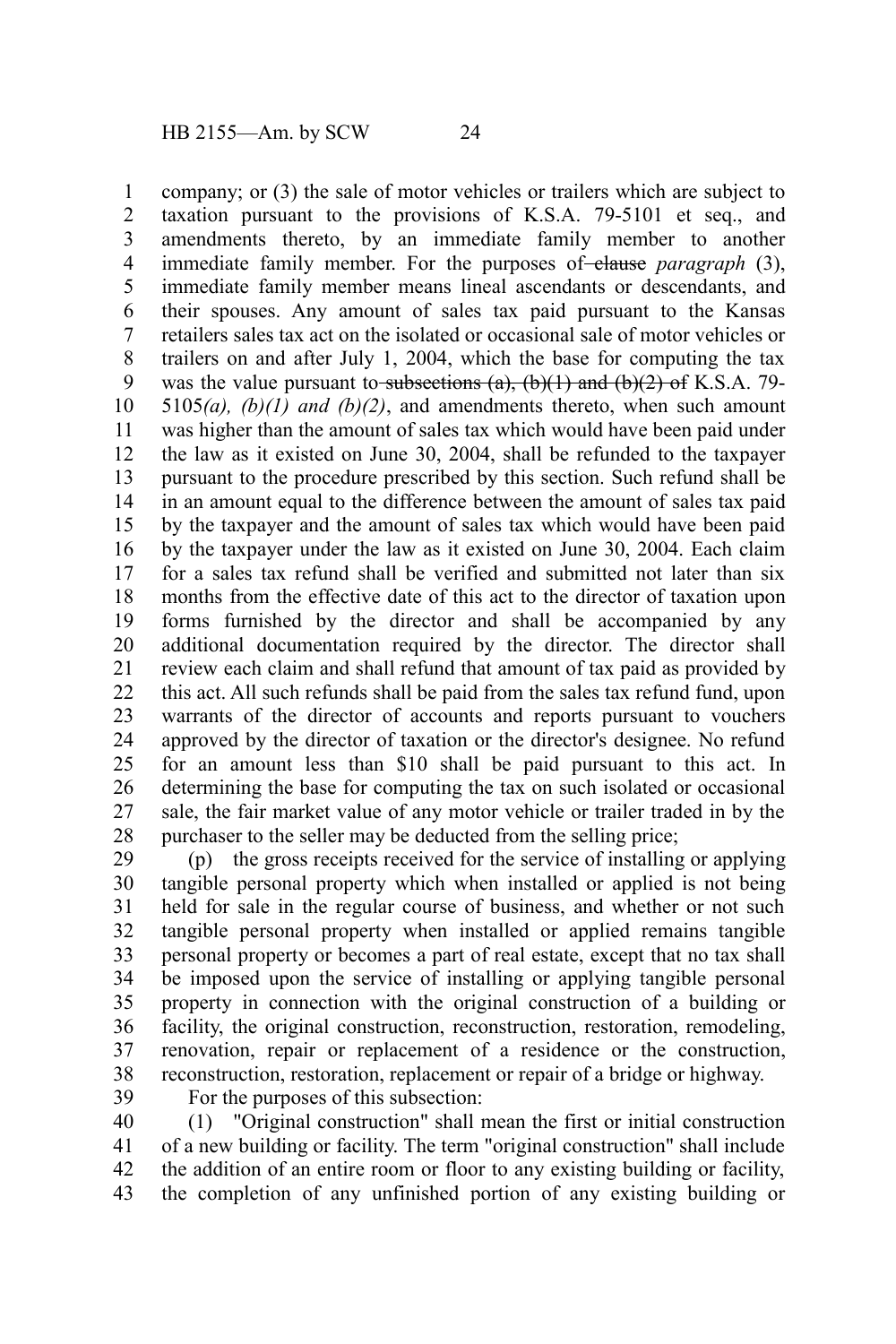facility and the restoration, reconstruction or replacement of a building, 1

facility or utility structure damaged or destroyed by fire, flood, tornado, lightning, explosion, windstorm, ice loading and attendant winds, terrorism or earthquake, but such term, except with regard to a residence, shall not include replacement, remodeling, restoration, renovation or reconstruction under any other circumstances; 2 3 4 5 6

(2) "building" shall mean only those enclosures within which individuals customarily are employed, or which are customarily used to house machinery, equipment or other property, and including the land improvements immediately surrounding such building; 7 8 9 10

(3) "facility" shall mean a mill, plant, refinery, oil or gas well, water well, feedlot or any conveyance, transmission or distribution line of any cooperative, nonprofit, membership corporation organized under or subject to the provisions of K.S.A. 17-4601 et seq., and amendments thereto, or municipal or quasi-municipal corporation, including the land improvements immediately surrounding such facility; 11 12 13 14 15 16

(4) "residence" shall mean only those enclosures within which individuals customarily live; 17 18

(5) "utility structure" shall mean transmission and distribution lines owned by an independent transmission company or cooperative, the Kansas electric transmission authority or natural gas or electric public utility; and 19 20 21 22

(6) "windstorm" shall mean straight line winds of at least 80 miles per hour as determined by a recognized meteorological reporting agency or organization; 23 24 25

(q) the gross receipts received for the service of repairing, servicing, altering or maintaining tangible personal property which when such services are rendered is not being held for sale in the regular course of business, and whether or not any tangible personal property is transferred in connection therewith. The tax imposed by this subsection shall be applicable to the services of repairing, servicing, altering or maintaining an item of tangible personal property which has been and is fastened to, connected with or built into real property; 26 27 28 29 30 31 32 33

(r) the gross receipts from fees or charges made under service or maintenance agreement contracts for services, charges for the providing of which are taxable under the provisions of subsection (p) or (q); 34 35 36

(s) on and after January 1, 2005, the gross receipts received from the sale of prewritten computer software and the sale of the services of modifying, altering, updating or maintaining prewritten computer software, whether the prewritten computer software is installed or delivered electronically by tangible storage media physically transferred to the purchaser or by load and leave; 37 38 39 40 41 42

43

(t) the gross receipts received for telephone answering services;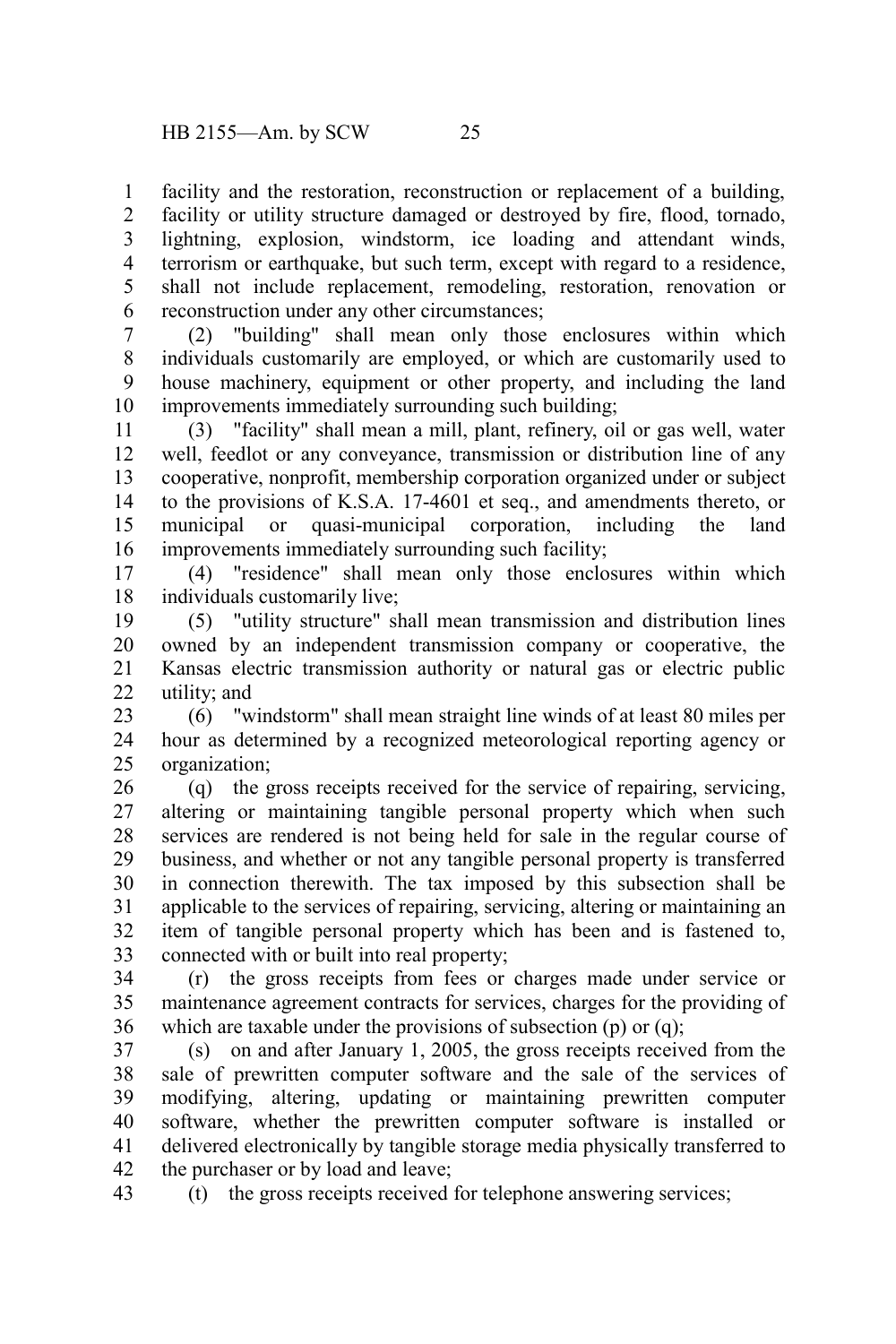(u) the gross receipts received from the sale of prepaid calling service and prepaid wireless calling service as defined in K.S.A. 2014 Supp. 79- 3673, and amendments thereto; and 1 2 3

(v) the gross receipts received from the sales of bingo cards, bingo faces and instant bingo tickets by licensees under K.S.A. 79-4701 et seq., and amendments thereto, shall be taxed at a rate of:  $(1)$  4.9% on July 1, 2000, and before July 1, 2001; and (2) 2.5% on July 1, 2001, and before July 1, 2002. From and after July 1, 2002, all sales of bingo cards, bingo faces and instant bingo tickets by licensees under K.S.A. 79-4701 *section 1* et seq., and amendments thereto, shall be exempt from taxes imposed pursuant to this section.*; and* 4 5 6 7 8 9 10 11

*(w) all sales of charitable raffle tickets in accordance with section 1 et seq., and amendments thereto, shall be exempt from taxes imposed pursuant to this section.* 12 13 14

Sec. 21. K.S.A. 2014 Supp. 74-8702 is hereby amended to read as follows: 74-8702. As used in the Kansas lottery act, unless the context otherwise requires: 15 16 17

(a) "Ancillary lottery gaming facility operations" means additional non-lottery facility game products and services not owned and operated by the state which may be included in the overall development associated with the lottery gaming facility. Such operations may include, but are not limited to, restaurants, hotels, motels, museums or entertainment facilities. 18 19 20 21 22

23

(b) "Commission" means the Kansas lottery commission.

(c) "Electronic gaming machine" means any electronic, electromechanical, video or computerized device, contrivance or machine authorized by the Kansas lottery which, upon insertion of cash, tokens, electronic cards or any consideration, is available to play, operate or simulate the play of a game authorized by the Kansas lottery pursuant to the Kansas expanded lottery act, including, but not limited to, bingo, poker, blackjack, keno and slot machines, and which may deliver or entitle the player operating the machine to receive cash, tokens, merchandise or credits that may be redeemed for cash. Electronic gaming machines may use bill validators and may be single-position reel-type, single or multigame video and single-position multi-game video electronic game, including, but not limited to, poker, blackjack and slot machines. Electronic gaming machines shall be directly linked to a central computer at a location determined by the executive director for purposes of security, monitoring and auditing. 24 25 26 27 28 29 30 31 32 33 34 35 36 37 38

(d) "Executive director" means the executive director of the Kansas lottery. 39 40

(e) "Gaming equipment" means any electric, electronic, computerized or electromechanical machine, mechanism, supply or device or any other equipment, which is: (1) Unique to the Kansas lottery and used pursuant to 41 42 43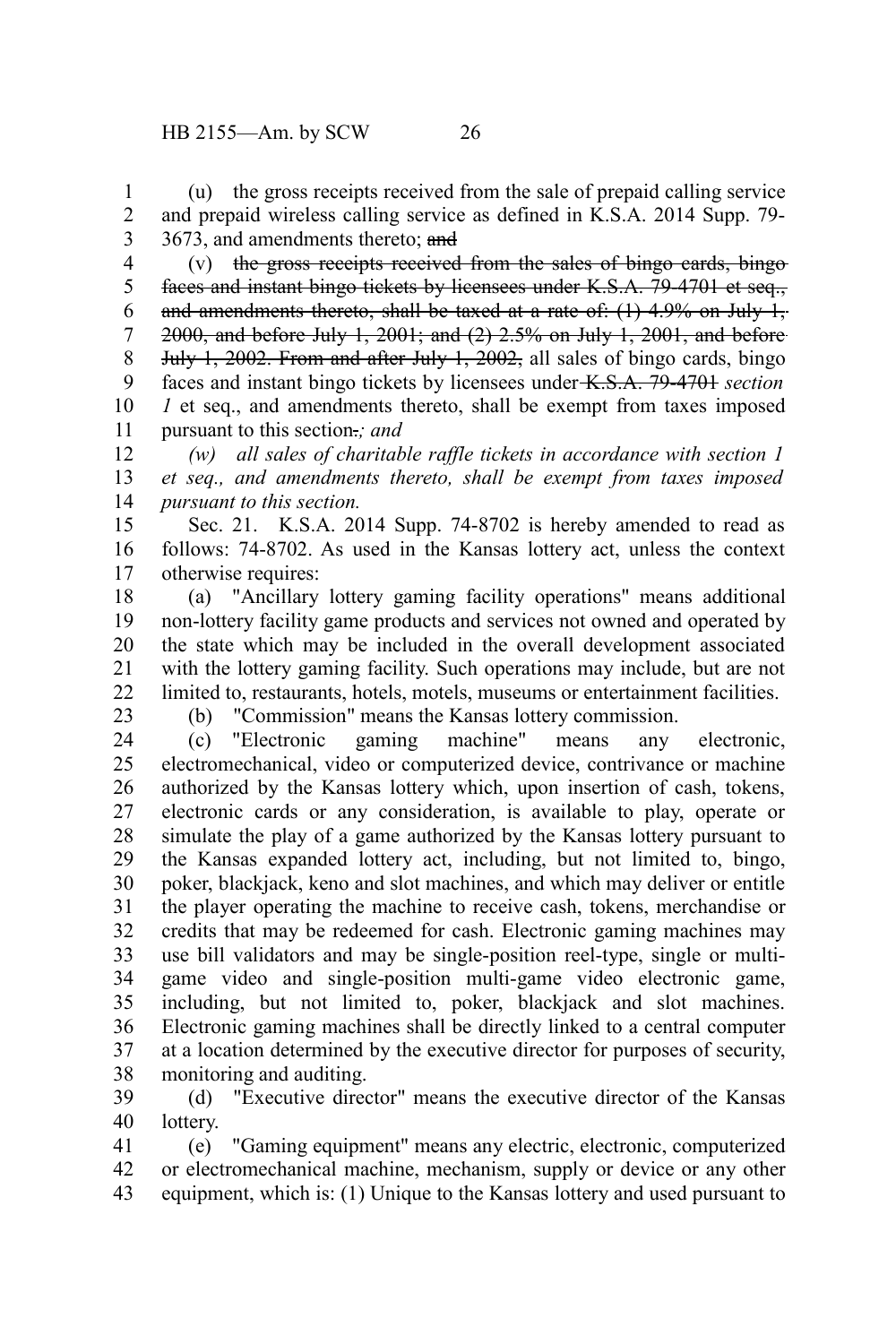the Kansas lottery act; and  $(2)$  integral to the operation of an electronic gaming machine or lottery facility game; and (3) affects the results of an electronic gaming machine or lottery facility game by determining win or loss. 1 2 3 4

(f) "Gaming zone" means: (1) The northeast Kansas gaming zone, which consists of Wyandotte county; (2) the southeast Kansas gaming zone, which consists of Crawford and Cherokee counties; (3) the south central Kansas gaming zone, which consists of Sedgwick and Sumner counties; and (4) the southwest Kansas gaming zone, which consists of Ford county. 5 6 7 8 9 10

(g) "Gray machine" means any mechanical, electro-mechanical or electronic device, capable of being used for gambling, that is: (1) Not authorized by the Kansas lottery,*;* (2) not linked to a lottery central computer system,*;* (3) available to the public for play*;* or (4) capable of simulating a game played on an electronic gaming machine or any similar gambling game authorized pursuant to the Kansas expanded lottery act. 11 12 13 14 15 16

(h) "Kansas lottery" means the state agency created by this act to operate a lottery or lotteries pursuant to this act. 17 18

(i) "Lottery" or "state lottery" means the lottery or lotteries operated pursuant to this act. 19 20

(j) "Lottery facility games" means any electronic gaming machines and any other games which, as of January 1, 2007, are authorized to be conducted or operated at a tribal gaming facility, as defined in K.S.A. 74- 9802, and amendments thereto, located within the boundaries of this state. 21 22 23 24

(k) "Lottery gaming enterprise" means an entertainment enterprise which includes a lottery gaming facility authorized pursuant to the Kansas expanded lottery act and ancillary lottery gaming facility operations that have a coordinated business or marketing strategy. A lottery gaming enterprise shall be designed to attract to its lottery gaming facility consumers who reside outside the immediate area of such enterprise. 25 26 27 28 29 30

(l) "Lottery gaming facility" means that portion of a building used for the purposes of operating, managing and maintaining lottery facility games. 31 32 33

(m) "Lottery gaming facility expenses" means normal business expenses, as defined in the lottery gaming facility management contract, associated with the ownership and operation of a lottery gaming facility. 34 35 36

(n) "Lottery gaming facility management contract" means a contract, subcontract or collateral agreement between the state and a lottery gaming facility manager for the management of a lottery gaming facility, the business of which is owned and operated by the Kansas lottery, negotiated and signed by the executive director on behalf of the state. 37 38 39 40 41

(o) "Lottery gaming facility manager" means a corporation, limited liability company, resident Kansas American Indian tribe or other business 42 43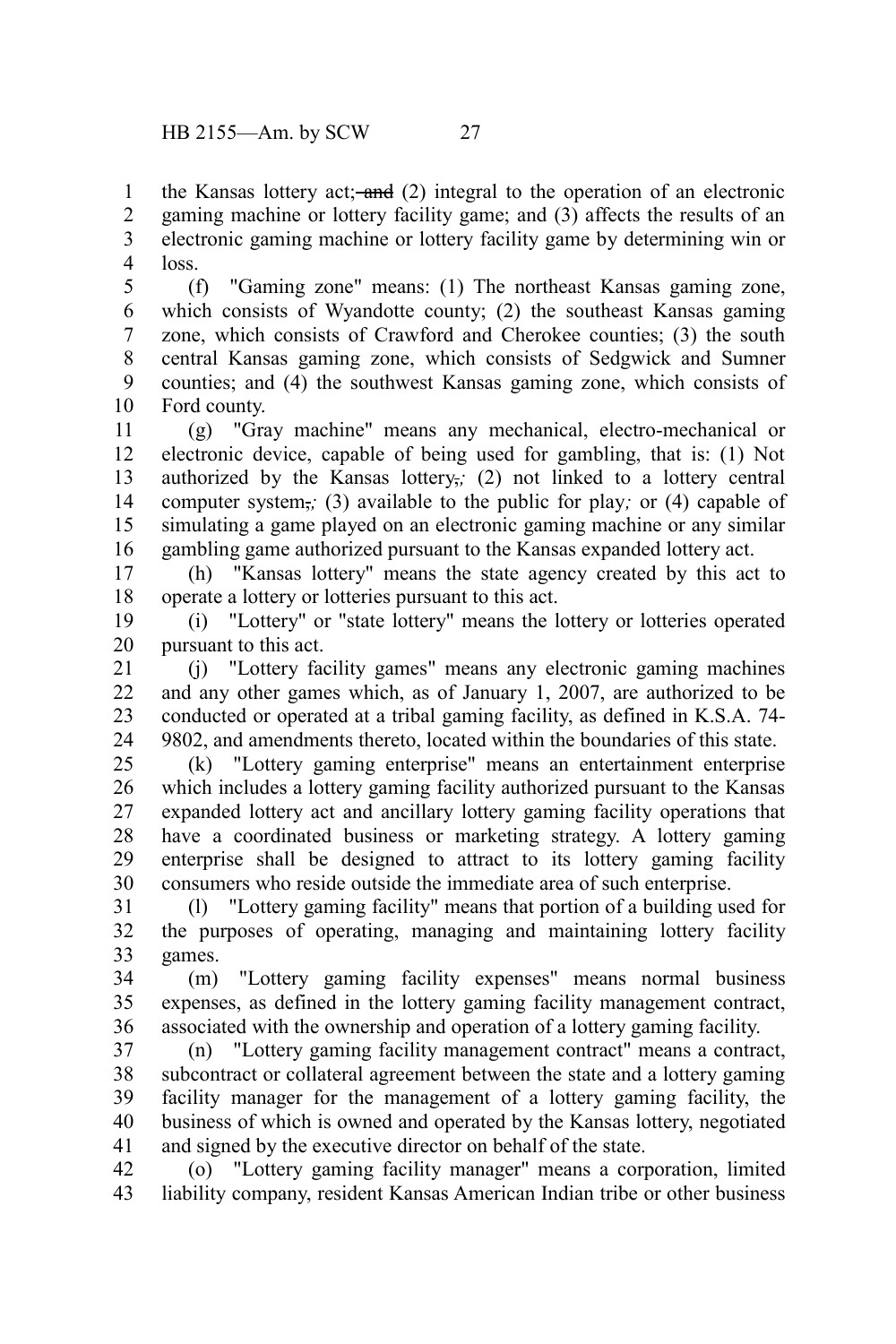entity authorized to construct and manage, or manage alone, pursuant to a 1

lottery gaming facility management contract with the Kansas lottery, and on behalf of the state, a lottery gaming enterprise and lottery gaming facility. 2 3 4

(p) "Lottery gaming facility revenues" means the total revenues from lottery facility games at a lottery gaming facility after all related prizes are paid. 5 6 7

(q) (1) "Lottery machine" means any machine or device that allows a player to insert cash or other form of consideration and may deliver as the result of an element of chance, regardless of the skill required by the player, a prize or evidence of a prize, including, but not limited to: 8 9 10 11

(A) Any machine or device in which the prize or evidence of a prize is determined by both chance and the player's or players' skill, including, but not limited to, any machine or device on which a lottery game or lottery games, such as poker or blackjack, are played; 12 13 14 15

(B) any machine or device in which the prize or evidence of a prize is determined only by chance, including, but not limited to, any slot machine or bingo machine; or 16 17 18

(C) any lottery ticket vending machine, such as a keno ticket vending machine, pull-tab vending machine or an instant-bingo vending machine. (2) "Lottery machine" shall not mean: 19 20

21

(A) Any food vending machine defined by K.S.A. 36-501, and amendments thereto;  $22$ 23

(B) any nonprescription drug machine authorized under K.S.A. 65- 650, and amendments thereto; 24 25

(C) any machine which dispenses only bottled or canned soft drinks, chewing gum, nuts or candies; 26 27

(D) any machine excluded from the definition of gambling devices under-subsection  $(d)$  of K.S.A. 21-4302 $(d)$ , prior to its repeal, or K.S.A. 2014 Supp. 21-6403, and amendments thereto;  $\Theta$ 28 29 30

(E) any electronic gaming machine or lottery facility game operated in accordance with the provisions of the Kansas expanded lottery act. 31 32

(r) "Lottery retailer" means any person with whom the Kansas lottery has contracted to sell lottery tickets or shares, or both, to the public. 33 34

(s) (1) "Major procurement" means any gaming product or service, including, but not limited to, facilities, advertising and promotional services, annuity contracts, prize payment agreements, consulting services, equipment, tickets and other products and services unique to the Kansas lottery, but not including materials, supplies, equipment and services common to the ordinary operations of state agencies. 35 36 37 38 39 40

(2) "Major procurement" shall not mean any product, service or other matter covered by or addressed in the Kansas expanded lottery act or a lottery gaming facility management contract or racetrack gaming facility 41 42 43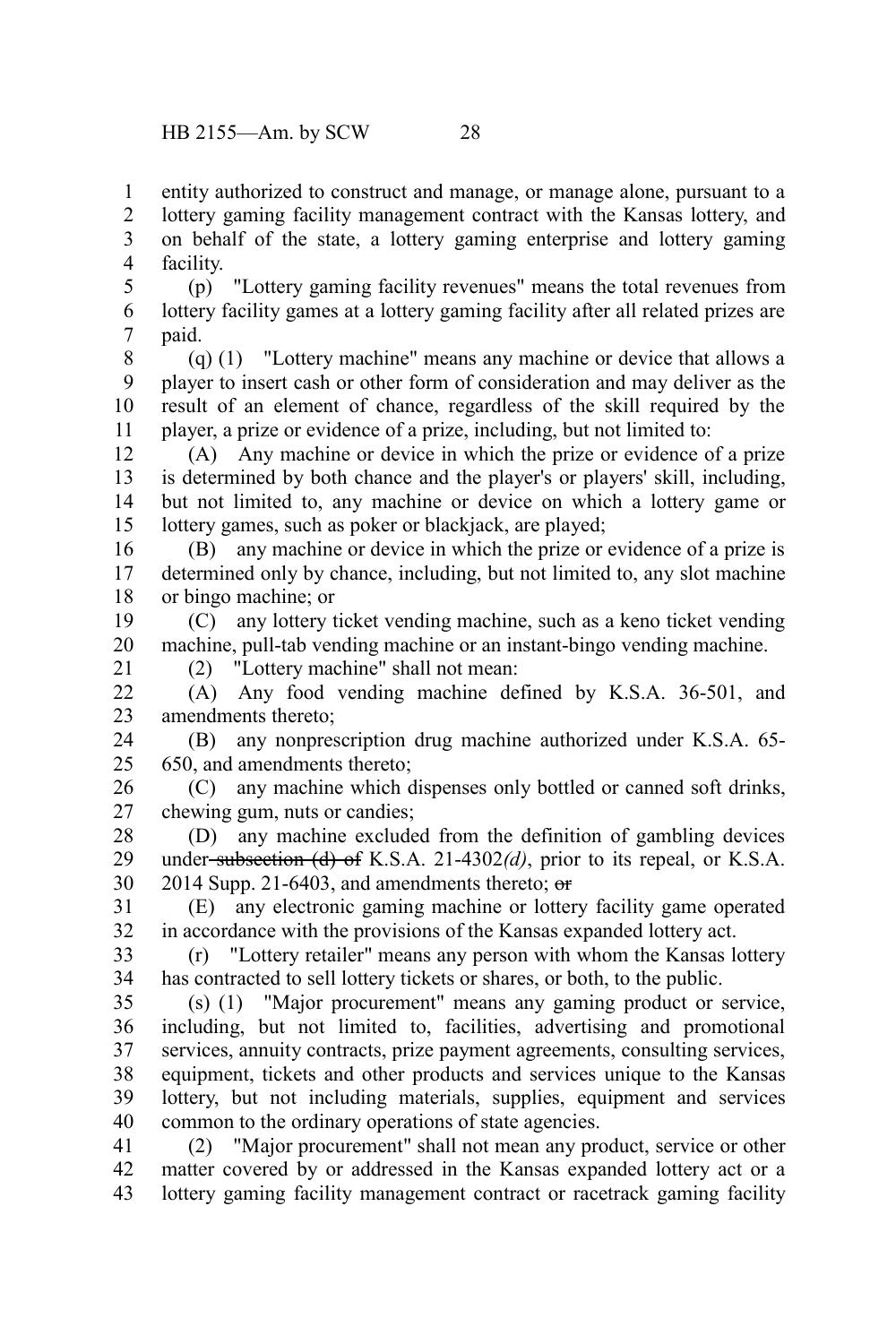management contract executed pursuant to the Kansas expanded lottery act. 1 2

(t) "Net electronic gaming machine income" means all cash or other consideration utilized to play an electronic gaming machine operated at a racetrack gaming facility, less all cash or other consideration paid out to winning players as prizes. 3 4 5 6

(u) "Organization licensee" has the meaning provided by K.S.A. 74- 8802, and amendments thereto. 7 8

(v) "Parimutuel licensee" means a facility owner licensee or facility manager licensee under the Kansas parimutuel racing act. 9 10

(w) "Parimutuel licensee location" means a racetrack facility, as defined in K.S.A. 74-8802, and amendments thereto, owned or managed by the parimutuel licensee. A parimutuel licensee location may include any existing structure at such racetrack facility or any structure that may be constructed on real estate where such racetrack facility is located. 11 12 13 14 15

(x) "Person" means any natural person, association, limited liability company, corporation or partnership. 16 17

(y) "Prize" means any prize paid directly by the Kansas lottery pursuant to the Kansas lottery act or the Kansas expanded lottery act or any rules and regulations adopted pursuant to either act. *No person under 18 years of age is eligible to claim a prize under the Kansas lottery act.* 18 19 20 21

(z) "Progressive electronic game" means a game played on an electronic gaming machine for which the payoff increases uniformly as the game is played and for which the jackpot, determined by application of a formula to the income of independent, local or interlinked electronic gaming machines, may be won. 22 23 24 25 26

(aa) "Racetrack gaming facility" means that portion of a parimutuel licensee location where electronic gaming machines are operated, managed and maintained. 27 28 29

(bb) "Racetrack gaming facility management contract" means an agreement between the Kansas lottery and a racetrack gaming facility manager, negotiated and signed by the executive director on behalf of the state, for placement of electronic gaming machines owned and operated by the state at a racetrack gaming facility. 30 31 32 33 34

(cc) "Racetrack gaming facility manager" means a parimutuel licensee specifically certified by the Kansas lottery to become a certified racetrack gaming facility manager and offer electronic gaming machines for play at the racetrack gaming facility. 35 36 37 38

(dd) "Returned ticket" means any ticket which was transferred to a lottery retailer, which was not sold by the lottery retailer and which was returned to the Kansas lottery for refund by issuance of a credit or otherwise. 39 40 41 42

(ee) "Share" means any intangible manifestation authorized by the 43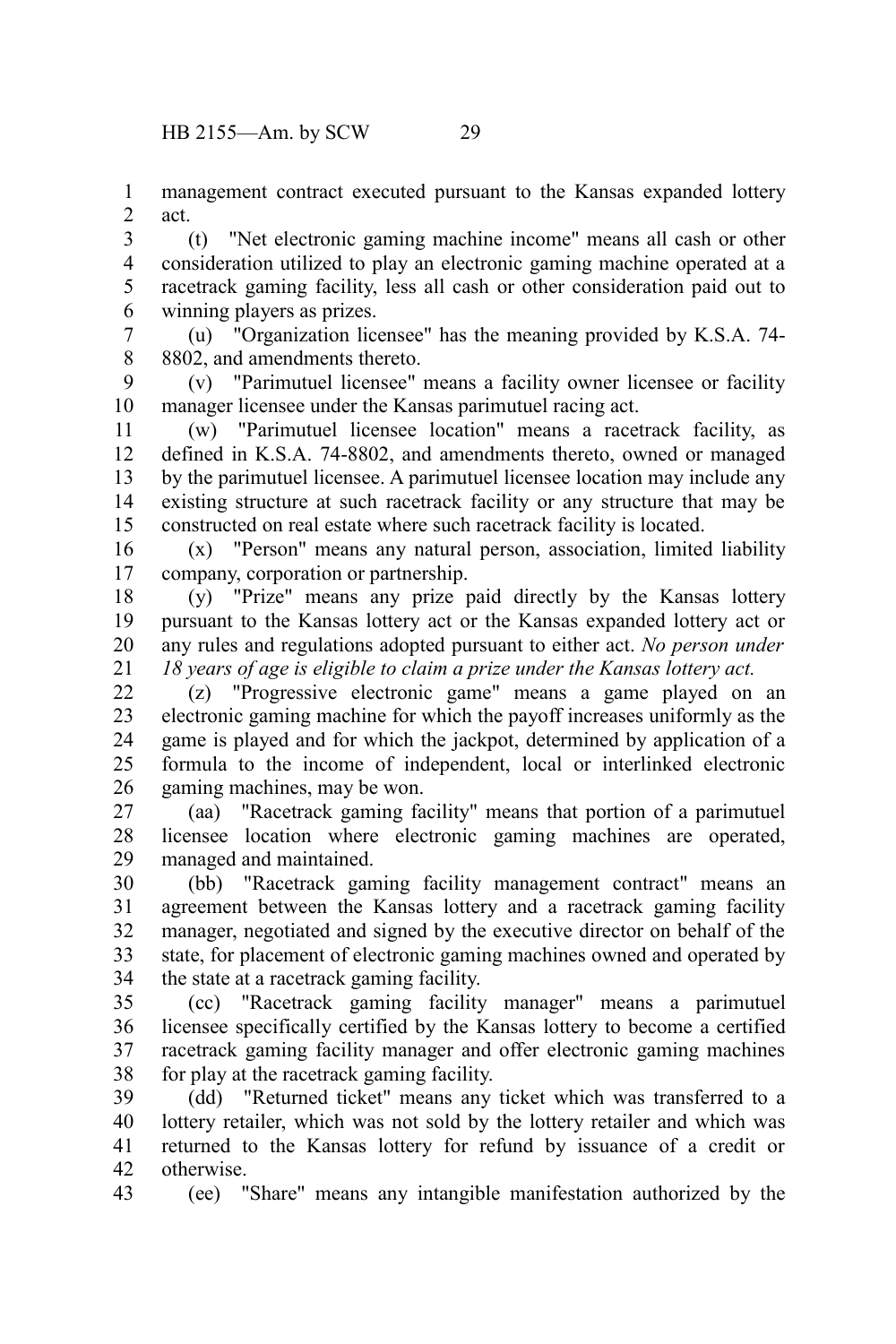Kansas lottery to prove participation in a lottery game, except as provided by the Kansas expanded lottery act. 1 2

(ff) "Ticket" means any tangible evidence issued by the Kansas lottery to prove participation in a lottery game other than a lottery facility game. 3 4 5

(gg) "Token" means a representative of value, of metal or other material, which is not legal tender, redeemable for cash only by the issuing lottery gaming facility manager or racetrack gaming facility manager and which is issued and sold by a lottery gaming facility manager or racetrack gaming facility manager for the sole purpose of playing an electronic gaming machine or lottery facility game. 6 7 8 9 10 11

(hh) "Vendor" means any person who has entered into a major procurement contract with the Kansas lottery. 12 13

(ii) "Video lottery machine" means any electronic video game machine that, upon insertion of cash, is available to play or simulate the play of a video game authorized by the commission, including, but not limited to, bingo, poker, black jack and keno, and which uses a video display and microprocessors and in which, by chance, the player may receive free games or credits that can be redeemed for cash. 14 15 16 17 18 19

Sec. 22. K.S.A. 74-8704 is hereby amended to read as follows: 74- 8704. (a) The executive director shall have the power to: 20 21

(1) Supervise and administer the operation of the state lottery in accordance with the provisions of this act and such rules and regulations as adopted hereunder. 22 23 24

(2) Appoint, subject to the Kansas civil service act and within the limitations of appropriations therefor, all other employees of the Kansas lottery, which employees shall be in the classified service unless otherwise specifically provided by this act. 25 26 27 28

(3) Enter into contracts for advertising and promotional services, subject to the provisions of subsection (b); annuities or other methods deemed appropriate for the payment of prizes; data processing and other technical products, equipment and services; and facilities as needed to operate the Kansas lottery, including, but not limited to, gaming equipment, tickets and other services involved in major procurement contracts, in accordance with K.S.A. 74-8705, and amendments thereto. 29 30 31 32 33 34 35

(4) Enter into contracts with persons for the sale of lottery tickets or shares to the public, as provided by this act and rules and regulations adopted pursuant to this act, which contracts shall not be subject to the provisions of K.S.A. 75-3738 through 75-3744, and amendments thereto. 36 37 38 39

(5) Require lottery retailers to furnish proof of financial stability or furnish surety in an amount based upon the expected volume of sales of lottery tickets or shares. 40 41 42

(6) Examine, or cause to be examined by any agent or representative 43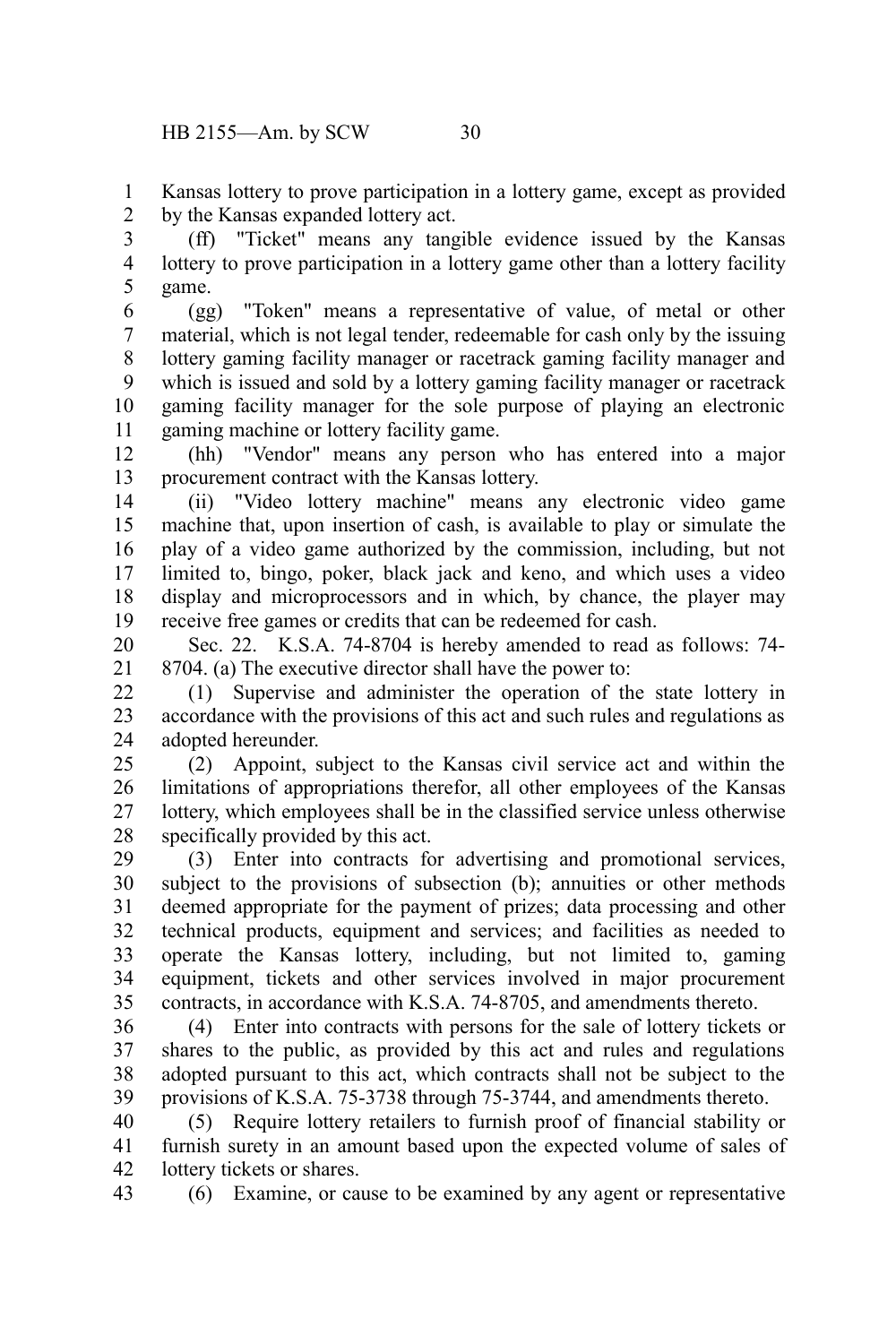designated by the executive director, any books, papers, records or memoranda of any lottery retailer for the purpose of ascertaining compliance with the provisions of this act or rules and regulations adopted hereunder. 1 2 3 4

(7) Issue subpoenas to compel access to or for the production of any books, papers, records or memoranda in the custody or control of any lottery retailer, or to compel the appearance of any lottery retailer or employee of any lottery retailer, for the purpose of ascertaining compliance with the provisions of this act or rules and regulations adopted hereunder. Subpoenas issued under the provisions of this subsection may be served upon natural persons and corporations in the manner provided in K.S.A. 60-304, and amendments thereto, for the service of process by any officer authorized to serve subpoenas in civil actions or by the executive director or an agent or representative designated by the executive director. In the case of the refusal of any person to comply with any such subpoena, the executive director may make application to the district court of any county where such books, papers, records, memoranda or person is located for an order to comply. 5 6 7 8 9 10 11 12 13 14 15 16 17 18

(8) Administer oaths and take depositions to the same extent and subject to the same limitations as would apply if the deposition were in aid of a civil action in the district court. 19 20 21

(9) Require fingerprinting of employees and such other persons who work in sensitive areas within the lottery as deemed appropriate by the director. The director may submit such fingerprints to the Kansas bureau of investigation and to the federal bureau of investigation for the purposes of verifying the identity of such employees and persons and obtaining records of their criminal arrests and convictions. 22 23 24 25 26 27

(b) The Kansas lottery shall not engage in on-site display advertising or promotion of the lottery at any amateur athletic or sporting event including, but not limited to, amateur athletic sporting events at institutions under the jurisdiction and control of the state board of regents *where the majority of participating athletes are under the age of 18, including, but not limited to, events under the jurisdiction and control of the Kansas state high school activities association*. 28 29 30 31 32 33 34

Sec. 23. K.S.A. 74-8718 is hereby amended to read as follows: 74- 8718. (a) It is unlawful: 35 36

(1) To sell a lottery ticket or share at a price other than that fixed by rules and regulations adopted pursuant to this act; 37 38

(2) for any person other than *the Kansas lottery or* a lottery retailer authorized by the Kansas lottery to sell or resell any lottery ticket or share; 39 40

(3) to sell a lottery ticket or share to any person, knowing such person to be under 18 years of age; or 41 42

(4) to sell a lottery ticket at retail by electronic mail, the internet or 43